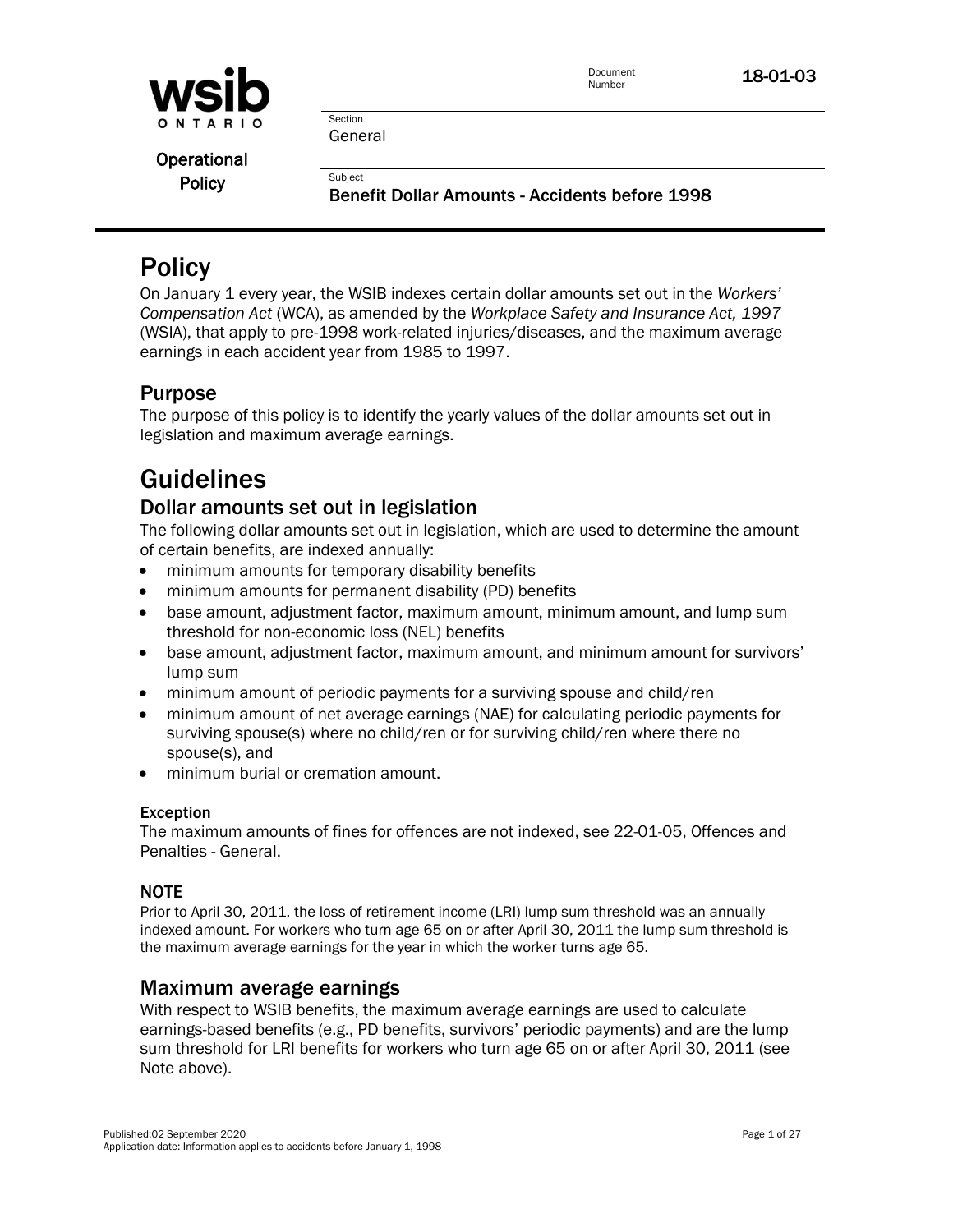| WSID          |                                                                  | Document<br>18-01-03<br>Number |  |
|---------------|------------------------------------------------------------------|--------------------------------|--|
| ONTARIO       | Section<br>General                                               |                                |  |
| Operational   |                                                                  |                                |  |
| <b>Policy</b> | Subiect<br><b>Benefit Dollar Amounts - Accidents before 1998</b> |                                |  |

There is one maximum average earnings applicable to accident dates before April 1, 1985. Likewise, there is one maximum average earnings applicable to accident dates between April 1, 1985 and January 1, 1990 (inclusive). From January 2, 1990 onward, maximum average earnings are identified in each accident year. All maximum average earnings are indexed annually.

Prior to 1992, maximum average earnings were legislated amounts. The maximum average earnings in each accident year from 1992 onward are 175 per cent of the average industrial wage (AIW) for Ontario from published Statistics Canada earnings data from the year prior to the accident year.

The maximum average earnings are indexed every January 1.

# Indexing factor

The indexing factor is the percentage adjustment applied to values that are subject to annual indexing (e.g., dollar amounts set out in legislation and maximum average earnings) to account for inflation. The indexing factor is prescribed by legislation.

Information about the indexing method can be found in 18-01-14, Annual Indexing.

# On or after January 1, 2018

For entitlement periods on or after January 1, 2018, the indexing factor is the percentage change in the Consumer Price Index (CPI) for Canada for all items, for the 12-month period ending on October 31 of the previous year, as published by Statistics Canada. This factor is applicable for all values subject to annual indexing, and is referred to in the WSIA as the 'Indexing Factor'.

# Between January 1, 1998 and December 31, 2017 (inclusive)

For entitlement periods between January 1, 1998 and December 31, 2017 inclusive, as outlined in the WSIA, different indexing factors are applicable depending on the benefit type, the legislated amount, and the year:

- Alternate Indexing Factor: the percentage change in the CPI for Canada for all items, for the 12-month period ending on October 31 of the previous year, as published by Statistics Canada (also referred to as CPI)
- **General Indexing Factor:**  $(1/2 \times$  Alternate Indexing Factor) 1 (also referred to as modified Friedland)
- Temporary Indexing Factor: an amount prescribed by the Lieutenant Governor in Council by regulation to replace the General Indexing Factor for a given year
- Additional Adjustment: an amount prescribed by the Lieutenant Governor in Council by regulation in addition to the General and/or Alternate Indexing Factors for a given year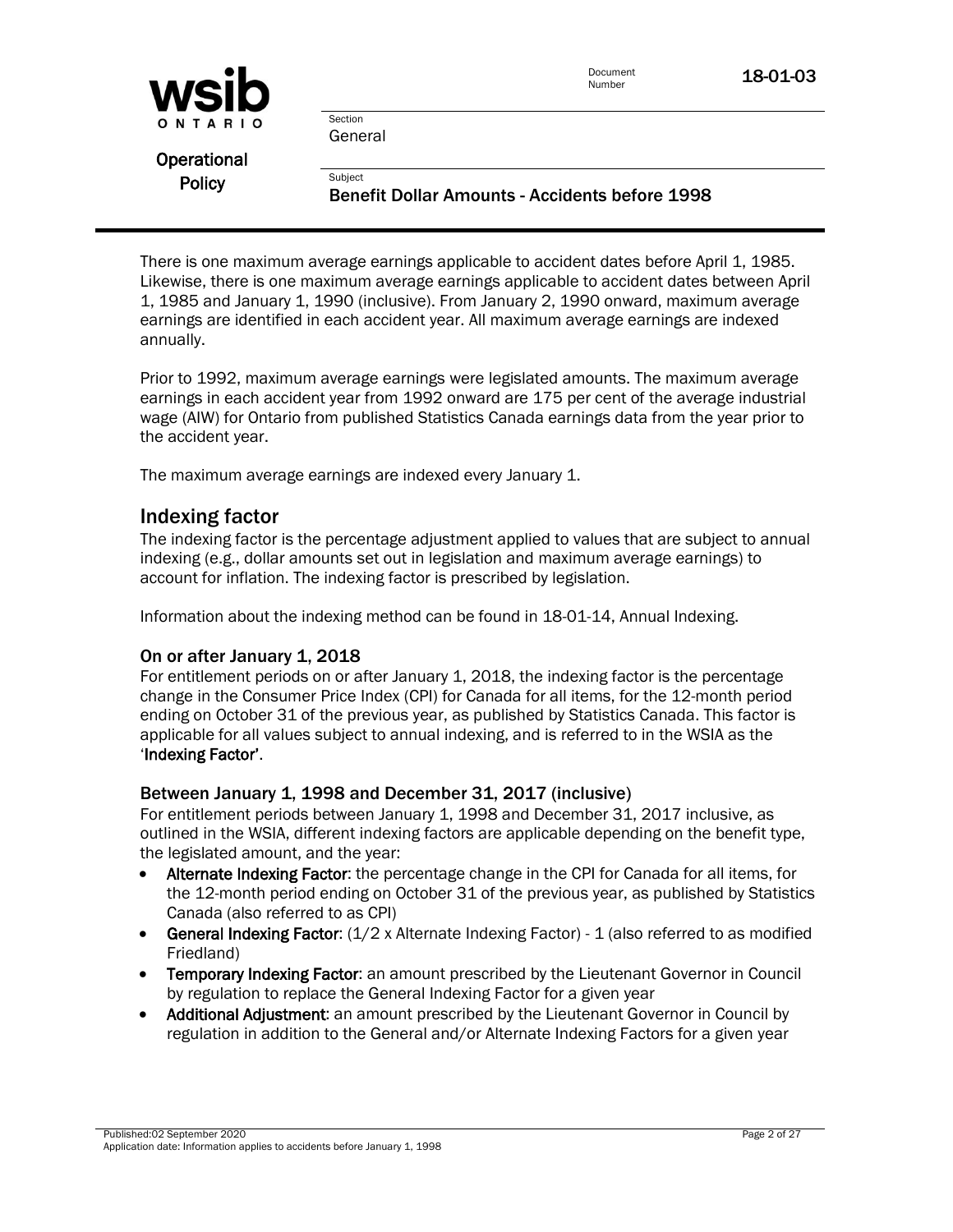

Section General

**Subject** 

**Operational Policy** 

Benefit Dollar Amounts - Accidents before 1998

# Between 1987 and 1997 (inclusive)

For entitlement periods between 1987 and 1997 inclusive, as outlined in the WCA, different indexing factors are applicable depending on the benefit type, the legislated amount, and the year:

- The percentage change in the CPI for Canada for all items, for the 12-month period ending on October 31 of the previous year, as published by Statistics Canada (also referred to as CPI).
- [3/4 x A] 1 in which "A" is the percentage change in the CPI for Canada for all items, for the 12-month period ending on October 31 of the previous year, as published by Statistics Canada (also referred to as Friedland).

# Prior to 1987

For entitlement periods prior to 1987, increases to benefits and/or legislated amounts (including the maximum average earnings) occurred via amendments to the WCA.

# Other rates

For benefit dollar amounts for accident dates on or after January 1, 1998 see [18-01-02,](policy:18-01-03)  [Benefit Dollar Amounts -](policy:18-01-03) Accidents from 1998. For other rates reviewed annually and set by the WSIB see [18-01-05, Table of Rates.](policy:18-01-05)

# Annual indexing

The Indexing Factor for 2020 is 1.9%.

# Dollar amounts set out in legislation: 2020 values

| <b>Amount</b>                                                      | Value               |
|--------------------------------------------------------------------|---------------------|
| <b>Temporary</b>                                                   |                     |
| Full and partial minimum (accident dates before April 1, 1985)     | \$17,351.36         |
| Full and partial minimum (accident dates between April 1, 1985 and | \$18,579.60         |
| December 31, 1997)                                                 |                     |
| <b>PD</b>                                                          |                     |
| Full minimum (accident dates before April 1, 1985)                 | \$22,895.08         |
| Full minimum (accident dates on or after April 1, 1985)            | \$24,234.60         |
| Partial minimum (accident dates before April 1, 1985)              | \$17,552.60         |
| Partial minimum (accident dates on or after April 1, 1985)         | \$18,579.60         |
| <b>NEL benefit</b>                                                 |                     |
| Base amount                                                        | \$62,527.13         |
| Adjustment factor                                                  | \$1,390.01          |
| Maximum                                                            | \$90,316.39         |
| Minimum                                                            | $\sqrt{$34,737.83}$ |
| Lump sum threshold                                                 | \$13,894.64         |
| Survivors' lump sum                                                |                     |

Published:02 September 2020 Page 3 of 27 Application date: Information applies to accidents before January 1, 1998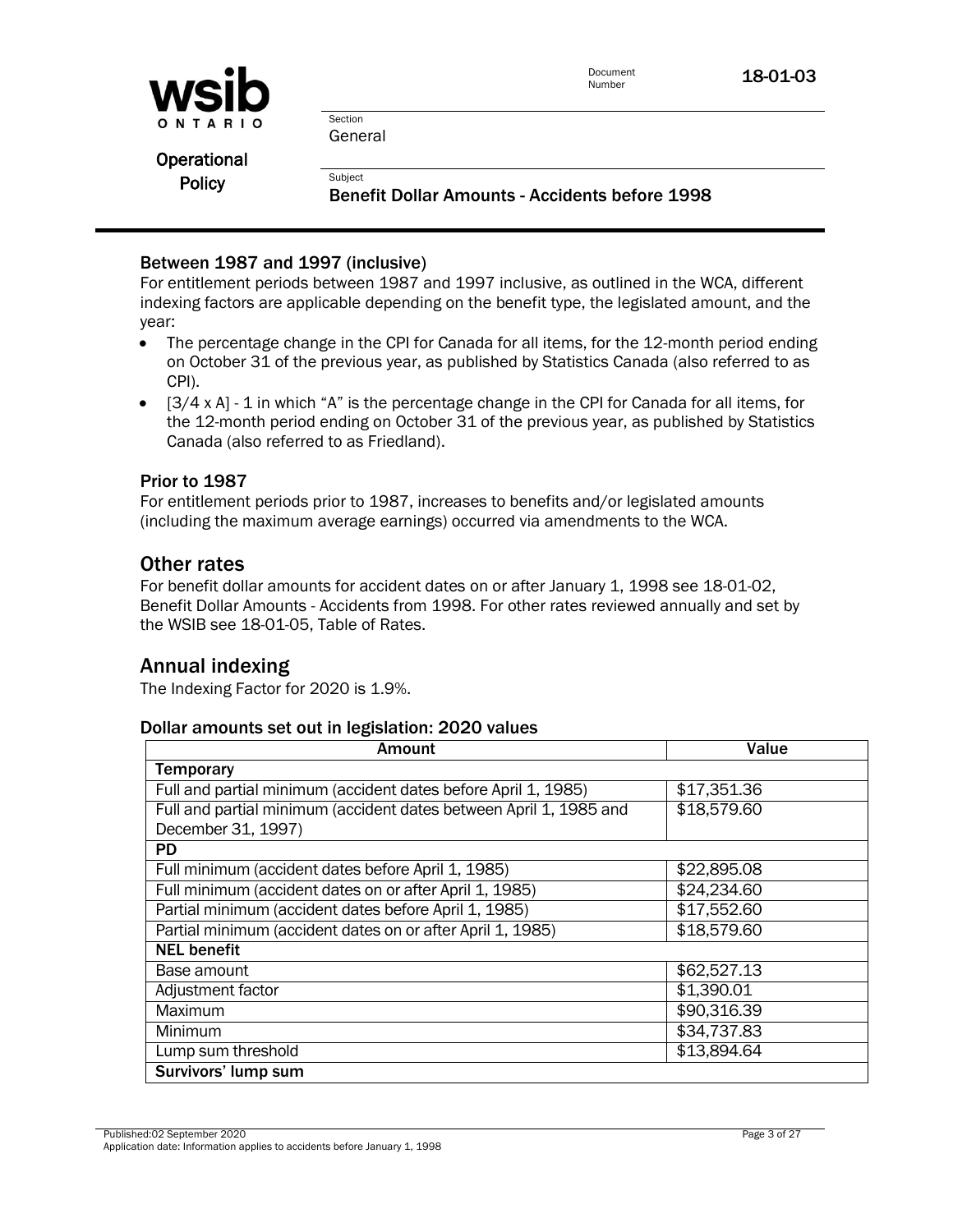

Document<br>Number 18-01-03

Section General

Subject

Operational Policy

Benefit Dollar Amounts - Accidents before 1998

| Base amount                                              | \$85,358.29  |
|----------------------------------------------------------|--------------|
| Adjustment factor                                        | \$2,133.95   |
| <b>Maximum</b>                                           | \$128,037.35 |
| Minimum                                                  | \$42,679.09  |
| Survivors' periodic payment                              |              |
| Minimum (spouse(s) and child/ren)                        | \$24,234.60  |
| Minimum (spouse(s) no child/ren, child/ren no spouse(s)) |              |
| <b>Burial or cremation expenses</b>                      |              |
| Minimum                                                  | \$3,200.93   |

Maximum average earnings: 2020 values for accident dates before 1998 and workrelated deaths resulting from injuries/diseases between April 1, 1985 and December 31, 1997

| <b>Accident date</b>                                                                              | Maximum average<br>earnings<br>(partial benefits) | Maximum average earnings<br>(full benefits, survivors' periodic<br>payments) |
|---------------------------------------------------------------------------------------------------|---------------------------------------------------|------------------------------------------------------------------------------|
| Before April 1, 1985 (full and<br>partial temporary benefits)                                     | \$49,400                                          | N/A                                                                          |
| Before April 1, 1985 (PD<br>benefits)                                                             | \$47,419.90                                       | \$61,853.53                                                                  |
| Between April 1, 1985 and<br>January 1, 1990 (inclusive) (full<br>and partial temporary benefits) | \$54,700                                          | N/A                                                                          |
| Between April 1, 1985 and<br>January 1, 1990 (inclusive)(PD<br>benefits)                          | \$54,700                                          | \$71,500                                                                     |
| January 2, 1990 (FEL and<br>Temporary)                                                            | \$54,700                                          | \$71,500                                                                     |
| 1991 (FEL and temporary*)                                                                         | \$56,900                                          | \$74,100                                                                     |
| 1992 (FEL and temporary*)                                                                         | \$66,000                                          | \$85,700                                                                     |
| 1993 (FEL and temporary*)                                                                         | \$67,200                                          | \$86,800                                                                     |
| 1994 (FEL and temporary*)                                                                         | \$67,700                                          | \$87,300                                                                     |
| 1995 (FEL and temporary*)                                                                         | \$69,400                                          | $\sqrt{$89,900}$                                                             |
| 1996 (FEL and temporary*)                                                                         | \$69,100                                          | \$88,000                                                                     |
| 1997 (FEL and temporary*)                                                                         | \$69,400                                          | \$87,200                                                                     |

\* Both full and partial temporary disability benefits use the partial maximum average earnings value.

See 18-01-02, Benefit Dollar Amounts - Accidents from 1998 for the maximum average earnings for accident dates in 1998 and onward.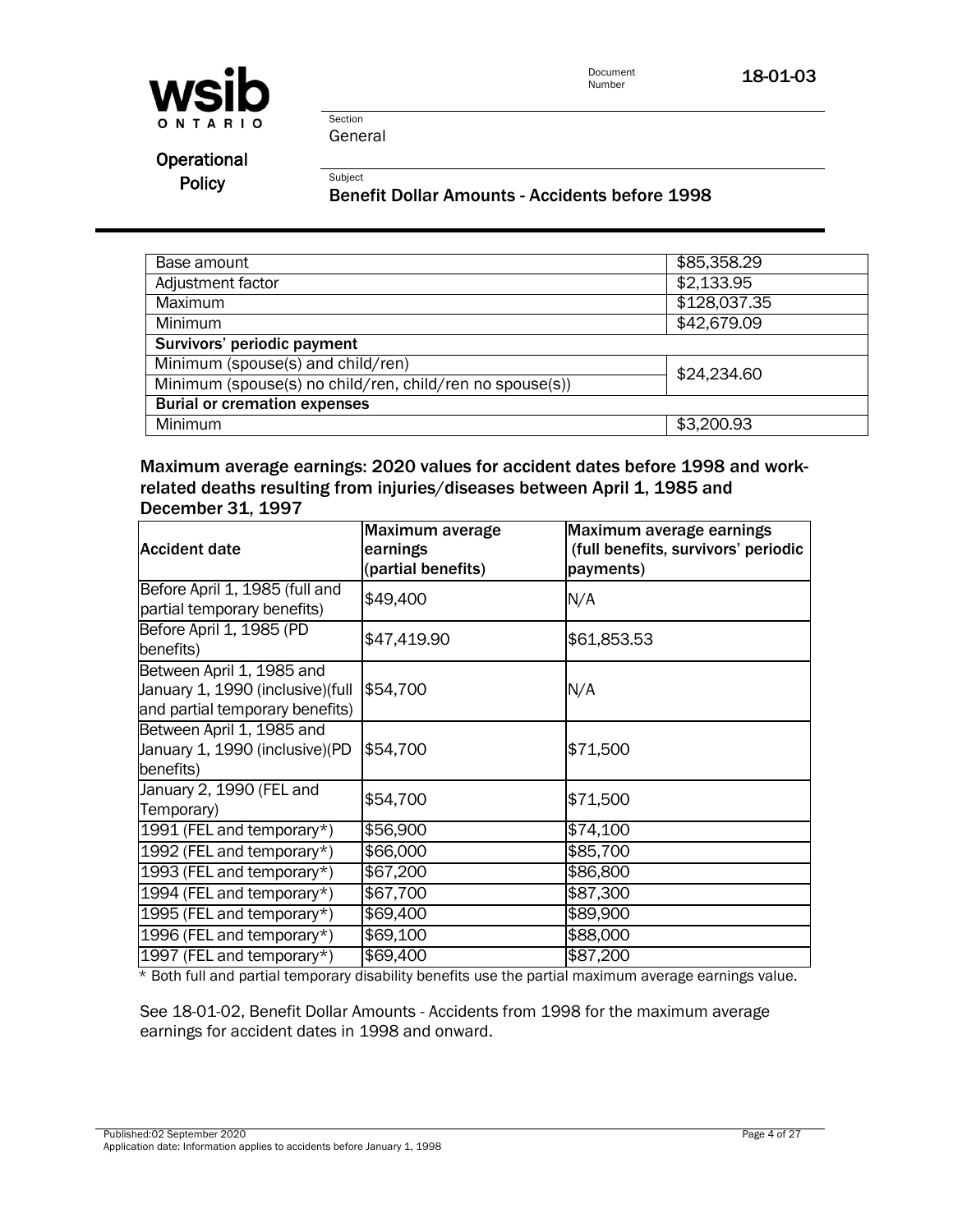

Document **18-01-03**<br>Number

Section General

**Subject** 

**Operational Policy** 

Benefit Dollar Amounts - Accidents before 1998

# Document history

This document replaces 18-01-03 dated January 2, 2020.

This document was previously published as: 18-01-03 dated January 23, 2019 18-01-03 dated April 5, 2018 18-01-03 dated January 3, 2017 18-01-03 dated January 4, 2016 18-01-03 dated January 2, 2015 18-01-03 dated February 3, 2014 18-01-03 dated February 1, 2013 18-01-03 dated February 1, 2012 18-01-03 dated February 1, 2011 18-01-03 dated February 23, 2010 18-01-03 dated February 18, 2009 18-01-03 dated March 3, 2008 18-01-03 dated July 3, 2007 18-01-03 dated February 19, 2007 18-01-03 dated February 20, 2006 18-01-03 dated October 12, 2004 05-01-02 dated August 12, 1999

# References

# Legislative authority

*Workplace Safety and Insurance Act, 1997,* as amended Sections 49, 51, 52, 52.1, 102, 107.1, 111, 111.1

*Workplace Safety and Insurance Act, 1997*, as it read prior to January 1, 2018 Sections 49, 50, 51, 52, 52.1, 54, 102, 111

*Workers' Compensation Act, R.S.O. 1990,* as amended Sections 35, 38, 39, 42, 44(7), 145, 146, 148, 149, 150

*Workers' Compensation Act, R.S.O. 1980,* as amended Sections 36, 41, 42, 45, 132, 133, 136, 136a., 138, 139, 140, 141

*O. Reg. 454/09*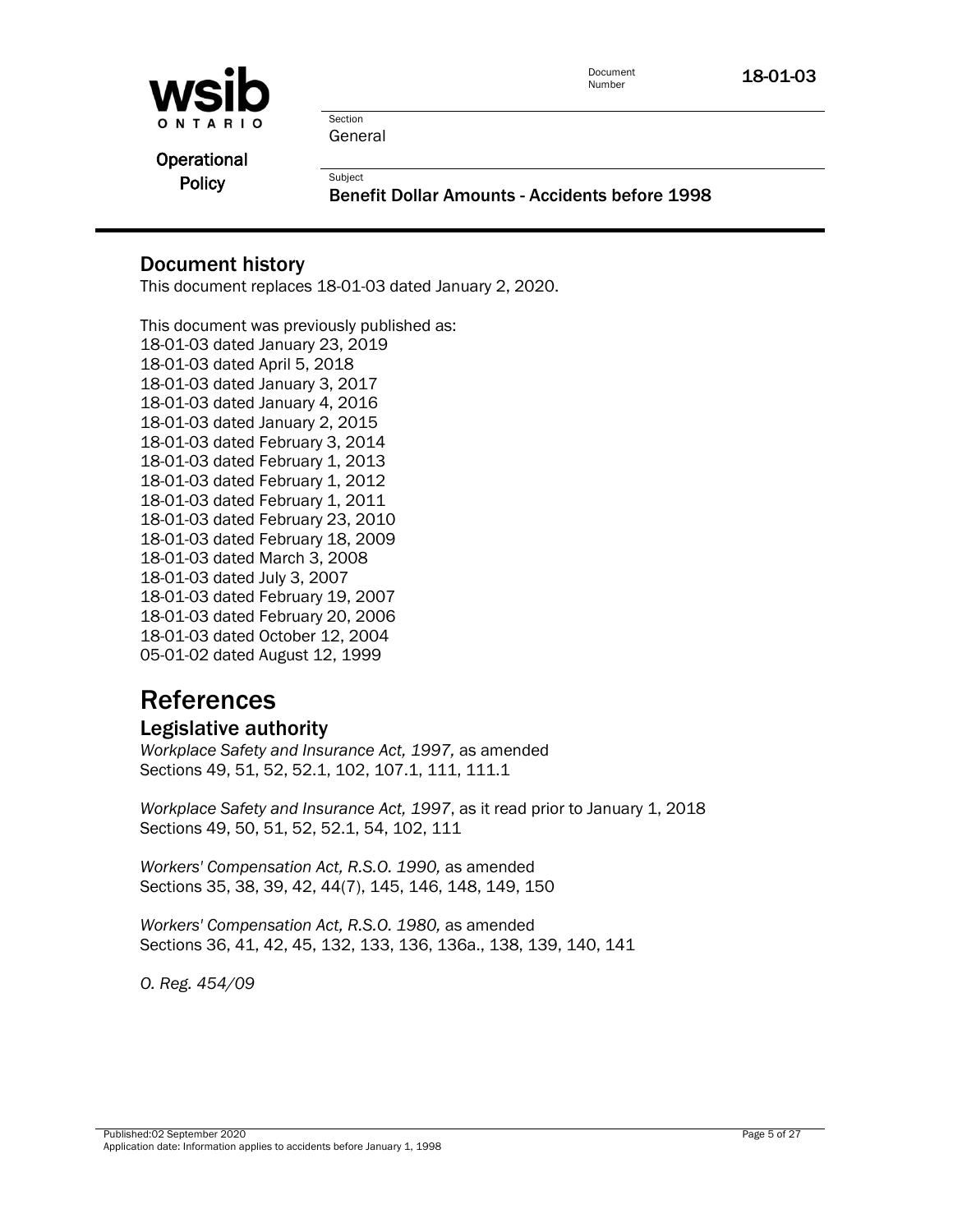

Document<br>Number 18-01-03

Section General

Subject

| Operational   |  |
|---------------|--|
| <b>Policy</b> |  |

Benefit Dollar Amounts - Accidents before 1998

# Appendix

Indexed legislated amounts and maximum average earnings

## Fig. 1 - Minimum for temporary benefits calculation (accident dates before April 1, 1985)

The minimum is applied as part of the temporary benefit calculation.

| <b>Effective date</b> | Indexing                   | Amount (full and partial) |
|-----------------------|----------------------------|---------------------------|
| July 1, 1985          | $N/A$ (*1)                 | \$10,296.00               |
| January 1, 1986       | Legislated                 | \$10,471.24               |
| January 1, 1987       | $\overline{CPI}$           | \$10,931.96               |
| January 1, 1988       | <b>CPI</b>                 | \$11,402.04               |
| January 1, 1989       | <b>CPI</b>                 | \$11,880.96               |
| January 1, 1990       | CPI                        | \$12,487.28               |
| January 1, 1991       | <b>CPI</b>                 | \$13,086.84               |
| January 1, 1992       | <b>CPI</b>                 | \$13,662.48               |
| January 1, 1993       | $\overline{CPI}$           | \$13,880.88               |
| January 1, 1994       | CPI                        | \$14,144.52               |
| January 1, 1995       | Friedland                  | \$14,144.52               |
| January 1, 1996       | Friedland                  | \$14,257.88               |
| January 1, 1997       | Friedland                  | \$14,300.52               |
| January 1, 1998       | General/modified Friedland | \$14,300.52               |
| January 1, 1999       | General/modified Friedland | \$14,300.52               |
| January 1, 2000       | General/modified Friedland | \$14,329.12               |
| January 1, 2001       | General/modified Friedland | \$14,386.32               |
| January 1, 2002       | General/modified Friedland | \$14,386.32               |
| January 1, 2003       | General/modified Friedland | \$14,472.64               |
| January 1, 2004       | General/modified Friedland | \$14,472.64               |
| January 1, 2005       | General/modified Friedland | \$14,501.76               |
| January 1, 2006       | General/modified Friedland | \$14,544.92               |
| January 1, 2007       | General/modified Friedland | \$14,559.48               |
| July 1, 2007          | Additional                 | \$14,923.48               |
| January 1, 2008       | Temporary                  | \$15,296.84               |
| January 1, 2009       | Temporary                  | \$15,679.04               |
| January 1, 2010       | Temporary                  | \$15,757.56               |
| January 1, 2011       | Temporary                  | \$15,836.60               |
| January 1, 2012       | Temporary                  | \$15,915.64               |
| January 1, 2013       | Temporary                  | \$15,995.20               |
| January 1, 2014       | Temporary                  | \$16,075.28               |
| January 1, 2015       | Temporary                  | \$16,155.36               |
| January 1, 2016       | Temporary                  | \$16,235.96               |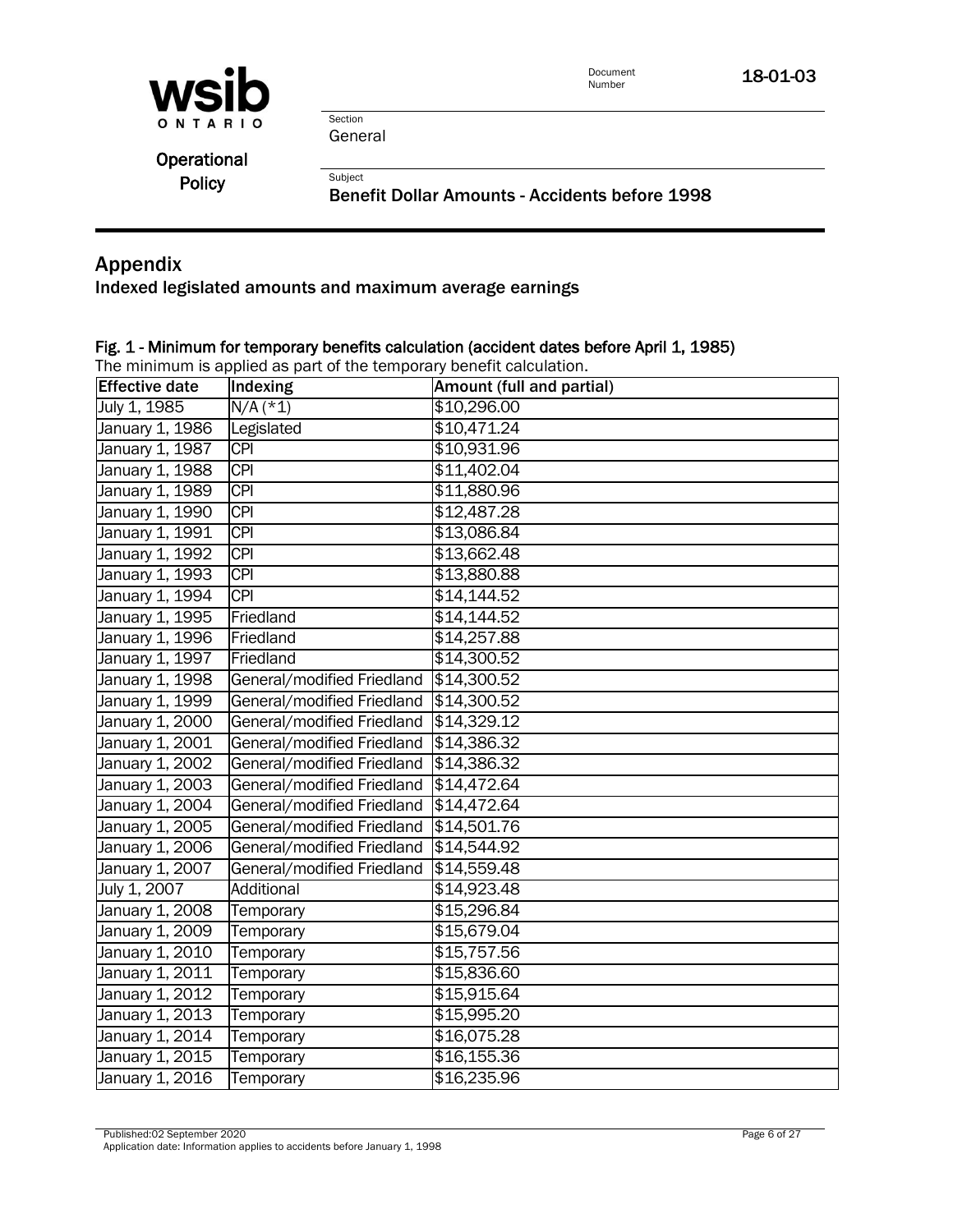

Document<br>Number 18-01-03

Section General

Subject

**Operational Policy** 

#### Benefit Dollar Amounts - Accidents before 1998

| January 1, 2017 | Temporary                             | \$16,398.20 |
|-----------------|---------------------------------------|-------------|
|                 |                                       |             |
|                 | January 1, 2018   Indexing Factor/CPI | \$16,644.68 |
|                 | January 1, 2019   Indexing Factor/CPI | \$17,027.40 |
|                 |                                       |             |
|                 | January 1, 2020  Indexing Factor/CPI  | \$17,351.36 |

\*1. This is the amount provided for in the WCA, 1980 (as amended), and subject to indexing thereafter

#### Fig. 2 – Minimum for PD benefits calculation (accident dates before April 1, 1985)

The minimum is applied as part of the PD benefit calculation. See 18-07-04, Calculating Permanent Disability Benefits for information about how the minimum is applied in the PD benefit calculation.

| <b>Effective date</b> | Indexing                   | <b>Amount</b><br>(partial) | Indexing         | Amount (full) |
|-----------------------|----------------------------|----------------------------|------------------|---------------|
| July 1, 1985          | $N/A$ (*1)                 | \$10,416.00                | $N/A$ (*1)       | \$10,416.00   |
| January 1, 1986       | Legislated                 | \$10,593.12                | Legislated       | \$10,593.12   |
| January 1, 1987       | <b>CPI</b>                 | \$11,059.20                | CPI              | \$11,059.20   |
| January 1, 1988       | <b>CPI</b>                 | \$11,534.76                | <b>CPI</b>       | \$11,534.76   |
| January 1, 1989       | <b>CPI</b>                 | \$12,019.20                | CPI              | \$12,019.20   |
| January 1, 1990       | <b>CPI</b>                 | \$12,632.16                | <b>CPI</b>       | \$12,632.16   |
| January 1, 1991       | <b>CPI</b>                 | \$13,238.52                | <b>CPI</b>       | \$13,238.52   |
| January 1, 1992       | <b>CPI</b>                 | \$13,821.24                | <b>CPI</b>       | \$13,821.24   |
| January 1, 1993       | <b>CPI</b>                 | \$14,041.56                | <b>CPI</b>       | \$14,041.56   |
| January 1, 1994       | <b>CPI</b>                 | \$14,308.80                | CPI              | \$14,308.80   |
| January 1, 1995       | Friedland                  | \$14,308.80                | <b>CPI</b>       | \$14,308.80   |
| January 1, 1996       | Friedland                  | \$14,423.28                | $\overline{CPI}$ | \$14,652.24   |
| January 1, 1997       | Friedland                  | \$14,466.48                | <b>CPI</b>       | \$14,901.36   |
| January 1, 1998       | General/modified Friedland | \$14,466.48                | Alternate/CPI    | \$15,124.80   |
| January 1, 1999       | General/modified Friedland | \$14,466.48                | Alternate/CPI    | \$15,276.00   |
| January 1, 2000       | General/modified Friedland | \$14,495.52                | Alternate/CPI    | \$15,627.36   |
| January 1, 2001       | General/modified Friedland | \$14,553.48                | Alternate/CPI    | \$16,065.00   |
| January 1, 2002       | General/modified Friedland | \$14,553.48                | Alternate/CPI    | \$16,370.28   |
| January 1, 2003       | General/modified Friedland | \$14,640.72                | Alternate/CPI    | \$16,894.08   |
| January 1, 2004       | General/modified Friedland | \$14,640.72                | Alternate/CPI    | \$17,164.44   |
| January 1, 2005       | General/modified Friedland | \$14,670.00                | Alternate/CPI    | \$17,559.24   |
| January 1, 2006       | General/modified Friedland | \$14,714.04                | Alternate/CPI    | \$18,015.72   |
| January 1, 2007       | General/modified Friedland | \$14,728.80                | Alternate/CPI    | \$18,394.08   |
| July 1, 2007          | Additional                 | \$15,096.96                | N/A              | \$18,394.08   |
| January 1, 2008       | Temporary                  | \$15,474.48                | Alternate/CPI    | \$18,761.88   |
| January 1, 2009       | Temporary                  | \$15,861.24                | Alternate/CPI    | \$19,230.96   |
| January 1, 2010       | Temporary                  | \$15,940.56                | Alternate/CPI    | \$19,307.88   |
| January 1, 2011       | Temporary                  | \$16,020.24                | Alternate/CPI    | \$19,616.76   |
| January 1, 2012       | Temporary                  | \$16,100.40                | Alternate/CPI    | \$20,166.00   |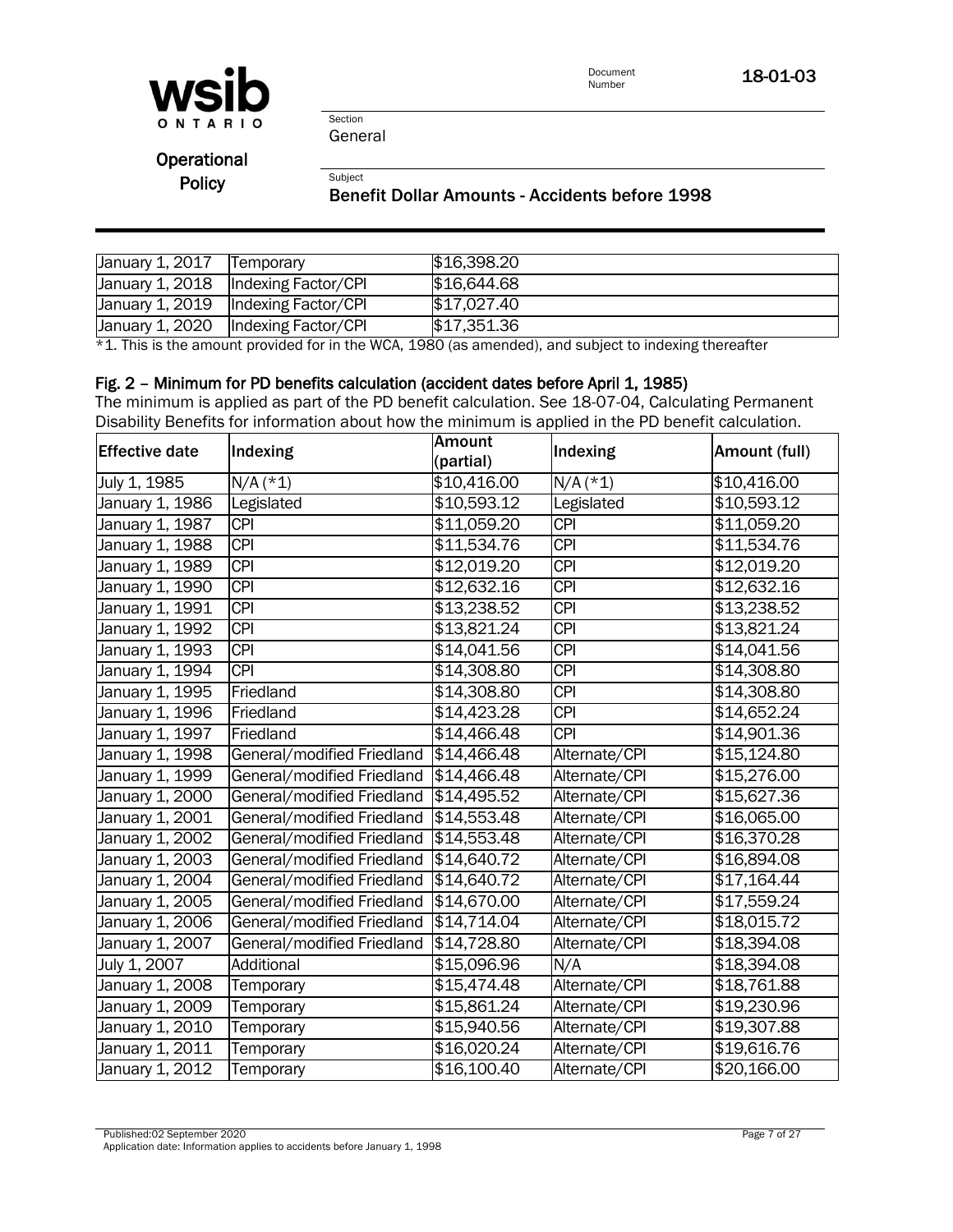

Document<br>Number 18-01-03

Section General

Subject

Operational **Policy** 

## Benefit Dollar Amounts - Accidents before 1998

| January 1, 2013 | Temporary           | \$16,180.92 | Alternate/CPI       | \$20,529.00 |
|-----------------|---------------------|-------------|---------------------|-------------|
| January 1, 2014 | Temporary           | \$16,261.80 | Alternate/CPI       | \$20,713.80 |
| January 1, 2015 | Temporary           | \$16,343.16 | Alternate/CPI       | \$21,086.64 |
| January 1, 2016 | Temporary           | \$16,424.76 | Alternate/CPI       | \$21,339.72 |
| January 1, 2017 | Temporary           | \$16,589.04 | Alternate/CPI       | \$21,638.40 |
| January 1, 2018 | Indexing Factor/CPI | \$16,837.92 | Indexing Factor/CPI | \$21,963.00 |
| January 1, 2019 | Indexing Factor/CPI | \$17,225.00 | Indexing Factor/CPI | \$22,468.16 |
| January 1, 2020 | Indexing Factor/CPI | \$17,552.60 | Indexing Factor/CPI | \$22,895.08 |

\*1. This is the amount provided for in the WCA, 1980 (as amended), and subject to indexing thereafter

## Fig. 3 – Minimum for temporary benefits calculations (accident dates between April, 1, 1985 to December 31, 1997 [inclusive])

The minimum is applied as part of the temporary benefit calculation.

| <b>Effective date</b>  | Indexing                               | Amount (full and partial) |
|------------------------|----------------------------------------|---------------------------|
| April 1, 1985          | $N/A$ (*1)                             | \$10,500                  |
| January 1,<br>1986(a)  | $N/A$ (*2)                             | \$11,025                  |
| January 1, 1986<br>(b) | Legislated                             | \$11,212.76               |
| January 1, 1987        | <b>CPI</b>                             | \$11,705.72               |
| January 1, 1988        | <b>CPI</b>                             | $\sqrt{412,209.08}$       |
| January 1, 1989        | <b>CPI</b>                             | \$12,721.80               |
| January 1, 1990        | <b>CPI</b>                             | \$13,370.76               |
| January 1, 1991        | $\overline{CPI}$                       | \$14,012.44               |
| January 1, 1992        | <b>CPI</b>                             | \$14,629.16               |
| January 1, 1993        | <b>CPI</b>                             | \$14,863.16               |
| January 1, 1994        | <b>CPI</b>                             | \$15,145.52               |
| January 1, 1995        | Friedland                              | \$15,145.52               |
| January 1, 1996        | Friedland                              | \$15,266.68               |
| January 1, 1997        | Friedland                              | \$15,312.44               |
| January 1, 1998        | General/modified Friedland \$15,312.44 |                           |
| January 1, 1999        | General/modified Friedland \$15,312.44 |                           |
| January 1, 2000        | General/modified Friedland \$15,343.12 |                           |
| January 1, 2001        | General/modified Friedland \$15,404.48 |                           |
| January 1, 2002        | General/modified Friedland \$15,404.48 |                           |
| January 1, 2003        | General/modified Friedland             | \$15,497.04               |
| January 1, 2004        | General/modified Friedland \$15,497.04 |                           |
| January 1, 2005        | General/modified Friedland             | \$15,528.24               |
| January 1, 2006        | General/modified Friedland             | \$15,575.04               |
| January 1, 2007        | General/modified Friedland \$15,590.64 |                           |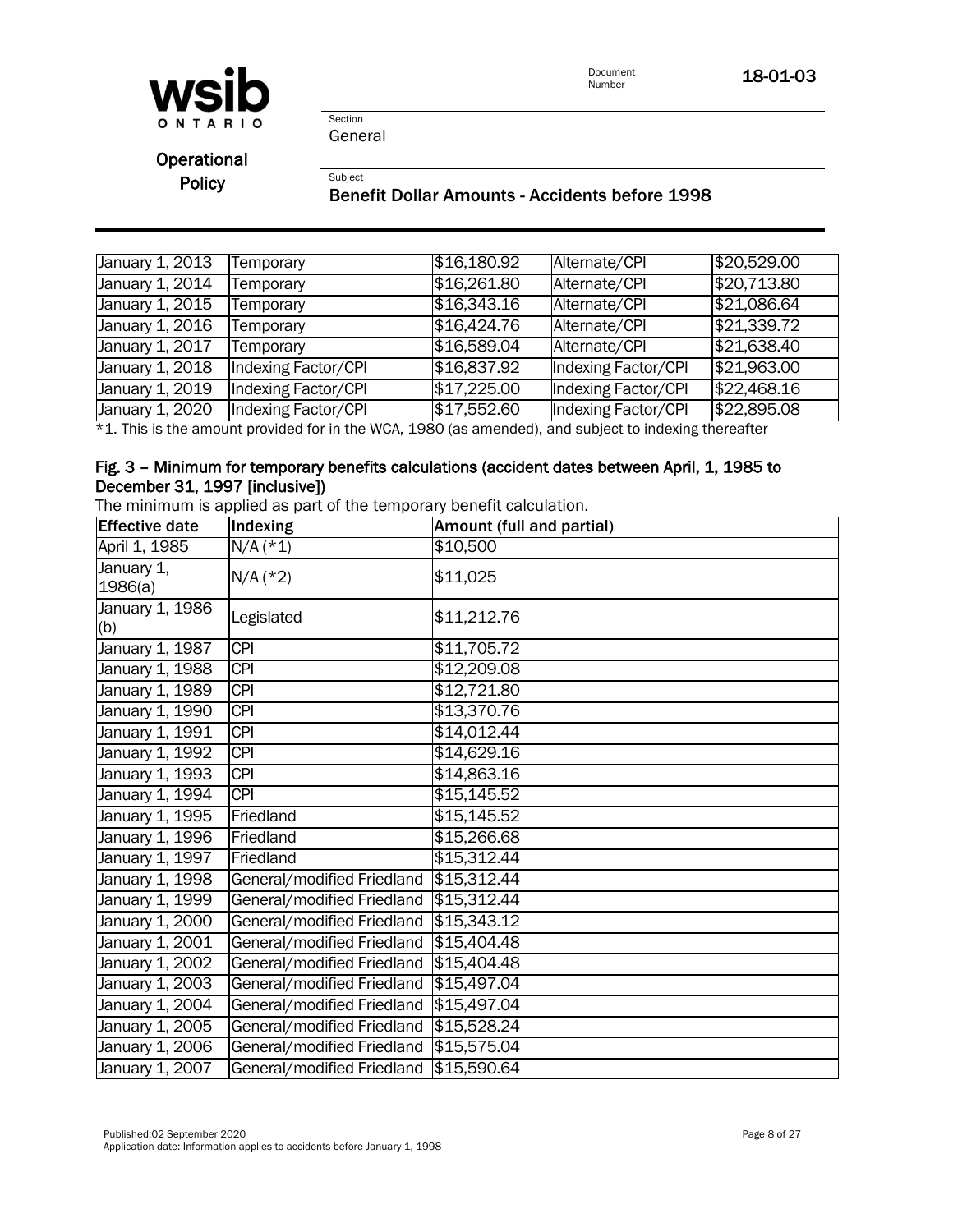

Document<br>Number 18-01-03

Section General

Subject

**Operational Policy** 

Benefit Dollar Amounts - Accidents before 1998

| July 1, 2007    | Additional          | \$15,980.64 |
|-----------------|---------------------|-------------|
| January 1, 2008 | Temporary           | \$16,380.00 |
| January 1, 2009 | Temporary           | \$16,789.76 |
| January 1, 2010 | Temporary           | \$16,873.48 |
| January 1, 2011 | Temporary           | \$16,957.72 |
| January 1, 2012 | Temporary           | \$17,043.00 |
| January 1, 2013 | Temporary           | \$17,127.76 |
| January 1, 2014 | Temporary           | \$17,213.56 |
| January 1, 2015 | Temporary           | \$17,299.88 |
| January 1, 2016 | Temporary           | \$17,386.20 |
| January 1, 2017 | Temporary           | \$17,559.88 |
| January 1, 2018 | Indexing Factor/CPI | \$17,823.52 |
| January 1, 2019 | Indexing Factor/CPI | \$18,233.28 |
| January 1, 2020 | Indexing Factor/CPI | \$18,579.60 |

 $*1$ . This is the amount provided for in the WCA, 1980 (as amended)

\*2. This is the amount provided for in the WCA, 1980 (as amended), and subject to indexing on January

1, 1986 and thereafter

#### Fig. 4 - Minimum for PD benefits calculation (accident dates between April, 1, 1985 to January 1, 1990 [inclusive])

The minimum is applied as part of the PD benefit calculation. See 18-07-04, Calculating Permanent Disability Benefits for information about how the minimum is applied in the PD benefit calculation.

| <b>IEffective date</b> | Indexing                   | <b>Minimum</b><br>partial | Indexing      | Minimum full |
|------------------------|----------------------------|---------------------------|---------------|--------------|
| April 1, 1985          | $N/A$ (*1)                 | \$11,025.00               | $N/A$ (*1)    | \$11,025.00  |
| January 1, 1986        | Legislated                 | \$11,212.76               | Legislated    | \$11,212.76  |
| January 1, 1987        | <b>CPI</b>                 | \$11,705.72               | <b>CPI</b>    | \$11,705.72  |
| January 1, 1988        | <b>CPI</b>                 | \$12,209.08               | <b>CPI</b>    | \$12,209.08  |
| January 1, 1989        | <b>CPI</b>                 | \$12,721.80               | <b>CPI</b>    | \$12,721.80  |
| January 1, 1990        | <b>CPI</b>                 | \$13,370.76               | <b>CPI</b>    | \$13,370.76  |
| January 1, 1991        | <b>CPI</b>                 | \$14,012.44               | <b>CPI</b>    | \$14,012.44  |
| January 1, 1992        | <b>CPI</b>                 | \$14,629.16               | <b>CPI</b>    | \$14,629.16  |
| January 1, 1993        | <b>CPI</b>                 | \$14,863.16               | <b>CPI</b>    | \$14,863.16  |
| January 1, 1994        | <b>CPI</b>                 | \$15,145.52               | <b>CPI</b>    | \$15,145.52  |
| January 1, 1995        | Friedland                  | \$15,145.52               | <b>CPI</b>    | \$15,145.52  |
| January 1, 1996        | Friedland                  | \$15,266.68               | <b>CPI</b>    | \$15,509.00  |
| January 1, 1997        | Friedland                  | \$15,312.44               | <b>CPI</b>    | \$15,772.64  |
| January 1, 1998        | General/modified Friedland | \$15,312.44               | Alternate/CPI | \$16,009.24  |
| January 1, 1999        | General/modified Friedland | \$15,312.44               | Alternate/CPI | \$16,169.40  |
| January 1, 2000        | General/modified Friedland | \$15,343.12               | Alternate/CPI | \$16,541.20  |
| January 1, 2001        | General/modified Friedland | \$15,404.48               | Alternate/CPI | \$17,004.52  |

Published:02 September 2020 Page 9 of 27

Application date: Information applies to accidents before January 1, 1998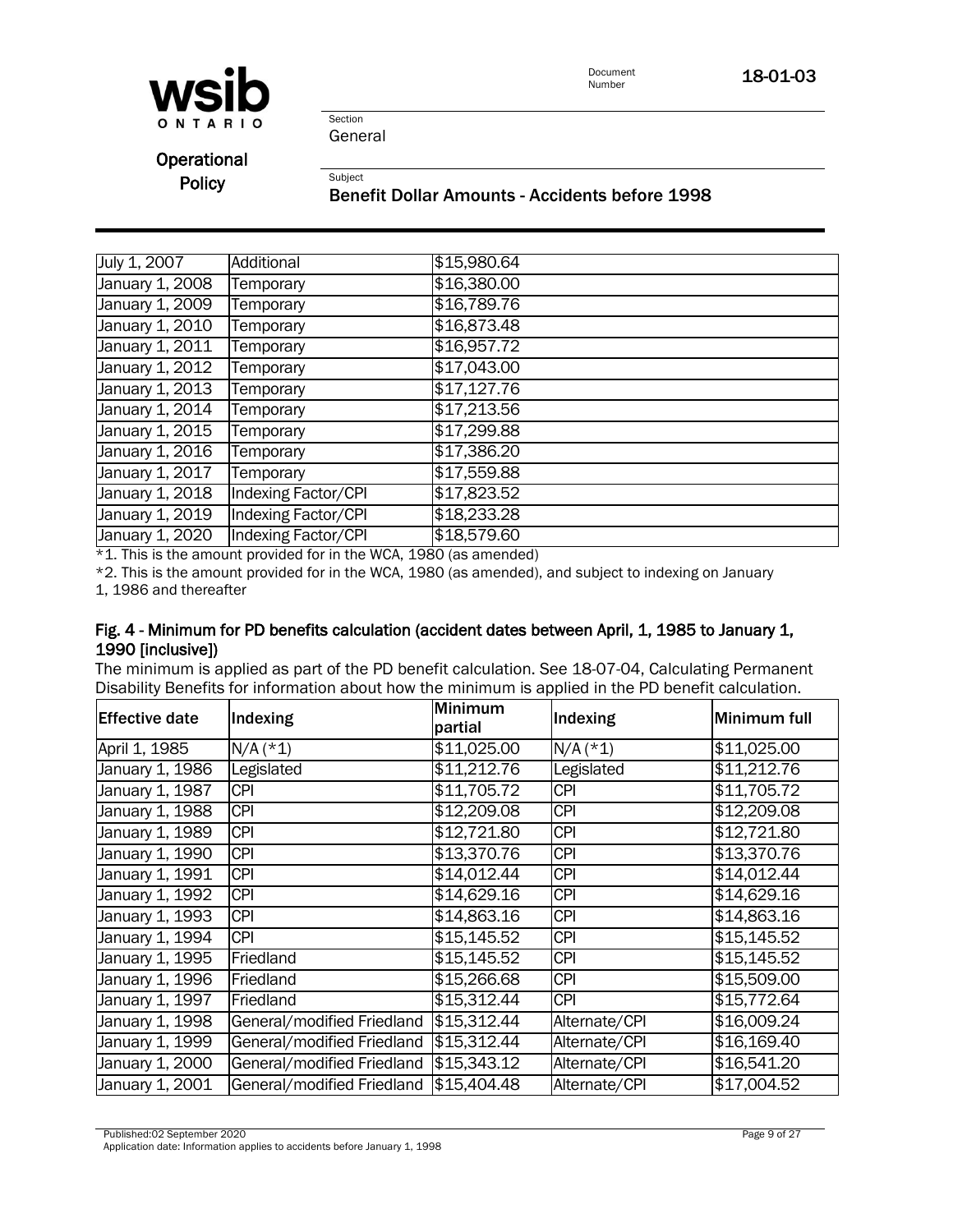

Document **18-01-03**<br>Number

Section General

Subject

**Operational Policy** 

## Benefit Dollar Amounts - Accidents before 1998

| January 1, 2002 | General/modified Friedland | \$15,404.48 | Alternate/CPI              | \$17,327.44 |
|-----------------|----------------------------|-------------|----------------------------|-------------|
| January 1, 2003 | General/modified Friedland | \$15,497.04 | Alternate/CPI              | \$17,881.76 |
| January 1, 2004 | General/modified Friedland | \$15,497.04 | Alternate/CPI              | \$18,168.28 |
| January 1, 2005 | General/modified Friedland | \$15,528.24 | Alternate/CPI              | \$18,586.36 |
| January 1, 2006 | General/modified Friedland | \$15,575.04 | Alternate/CPI              | \$19,069.44 |
| January 1, 2007 | General/modified Friedland | \$15,590.64 | Alternate/CPI              | \$19,469.84 |
| July 1, 2007    | Additional                 | \$15,980.64 | N/A                        | \$19,469.84 |
| January 1, 2008 | Temporary                  | \$16,380.00 | Alternate/CPI              | \$19,859.32 |
| January 1, 2009 | Temporary                  | \$16,789.76 | Alternate/CPI              | \$20,355.92 |
| January 1, 2010 | Temporary                  | \$16,873.48 | Alternate/CPI              | \$20,437.56 |
| January 1, 2011 | Temporary                  | \$16,957.72 | Alternate/CPI              | \$20,764.64 |
| January 1, 2012 | Temporary                  | \$17,043.00 | Alternate/CPI              | \$21,346.00 |
| January 1, 2013 | Temporary                  | \$17,127.76 | Alternate/CPI              | \$21,730.28 |
| January 1, 2014 | Temporary                  | \$17,213.56 | Alternate/CPI              | \$21,925.80 |
| January 1, 2015 | Temporary                  | \$17,299.88 | Alternate/CPI              | \$22,320.48 |
| January 1, 2016 | Temporary                  | \$17,386.20 | Alternate/CPI              | \$22,588.28 |
| January 1, 2017 | Temporary                  | \$17,559.88 | Alternate/CPI              | \$22,904.44 |
| January 1, 2018 | Indexing Factor/CPI        | \$17,823.52 | Indexing Factor/CPI        | \$23,248.16 |
| January 1, 2019 | Indexing Factor/CPI        | \$18,233.28 | Indexing Factor/CPI        | \$23,782.72 |
| January 1, 2020 | Indexing Factor/CPI        | \$18,579.60 | <b>Indexing Factor/CPI</b> | \$24,234.60 |
|                 |                            |             |                            |             |

\*1. This is the amount provided for in the WCA, 1980 (as amended), and subject to indexing thereafter

# Fig. 5 - LRI lump sum threshold

The applicable LRI lump sum threshold is the amount for the year in which the worker turns age 65. See 18-04-17, Loss of Retirement Income Benefits (Accidents from January 2, 1990 to December 31, 1997) for information about LRI for accidents between January 2, 1990 and December 31, 1997 (inclusive).

| Year worker reaches age 65 | Indexing   | Dollar amount      |
|----------------------------|------------|--------------------|
| 1990                       | $N/A$ (*1) | \$1,000.00         |
| 1991                       | <b>CPI</b> | \$1,048.00         |
| 1992                       | <b>CPI</b> | \$1,094.11         |
| 1993                       | <b>CPI</b> | \$1,111.62         |
| 1994                       | <b>CPI</b> | \$1,132.74         |
| 1995                       | Friedland  | \$1,132.74         |
| 1996                       | Friedland  | $\sqrt{$1,141.80}$ |
| 1997                       | Friedland  | \$1,145.23         |

\*1. This is the amount provided for in the WCA, 1990 (as amended), and subject to indexing thereafter up to and including 2011

The LRI thresholds for workers who reach age 65 from 1998 onwards are outlined in Fig. 2 in 18-01-02, Benefit Dollar Amounts - Accidents from 1998.

Published:02 September 2020 Page 10 of 27

Application date: Information applies to accidents before January 1, 1998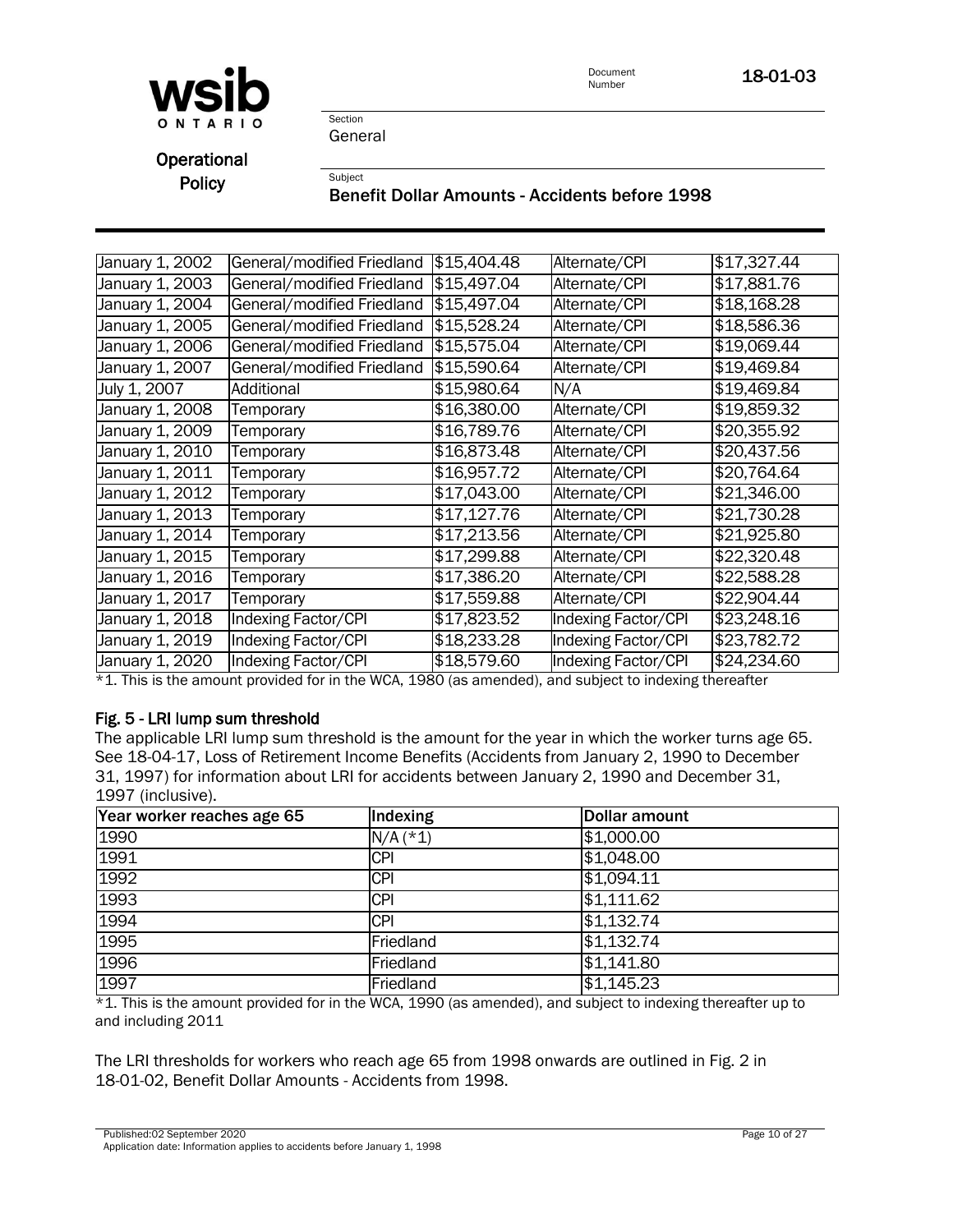

Document **18-01-03**<br>Number

Section General

Subject

**Operational Policy** 

Benefit Dollar Amounts - Accidents before 1998

# Fig. 6 - Amounts for NEL benefits

NEL benefits are calculated using the amounts applicable for the date the worker reaches maximum medical recovery (MMR). See [18-05-04, Calculating NEL Benefits](policy:18-05-04) for more information about calculating NEL Benefits.

| <b>MMR</b> year <i>dexing</i> |            | <b>Base</b> | Adjustment | Maximum     | <b>Minimum</b> | Lump sum    |
|-------------------------------|------------|-------------|------------|-------------|----------------|-------------|
|                               |            | amount      | factor     | lamount     | lamount        | threshold   |
| 1990                          | $N/A$ (*1) | \$45,000.00 | \$1,000.00 | \$65,000.00 | \$25,000.00    | \$10,000.00 |
| 1991                          | <b>CPI</b> | \$47,160.00 | \$1,048.00 | \$68,120.00 | \$26,200.00    | \$10,480.00 |
| 1992                          | <b>CPI</b> | \$49,235.00 | \$1,094.00 | \$71,117.00 | \$27,353.00    | \$10,941.00 |
| 1993                          | <b>CPI</b> | \$50,023.00 | \$1,112.00 | \$72,255.00 | \$27,791.00    | \$11,116.00 |
| 1994                          | <b>CPI</b> | \$50,973.44 | \$1,133.13 | \$73,627.85 | \$28,319.03    | \$11,327.20 |
| 1995                          | Friedland  | \$50,973.44 | \$1,133.13 | \$73,627.85 | \$28,319.03    | \$11,327.20 |
| 1996                          | Friedland  | \$51,381.23 | \$1,142.20 | \$74,216.87 | \$28,545.58    | \$11,417.82 |
| 1997                          | Friedland  | \$51,535.37 | \$1,145.63 | \$74,439.52 | \$28,631.22    | \$11,452.07 |

\*1. These are the amounts provided for in the WCA, 1990 (as amended), and subject to indexing thereafter

NEL dollar amounts for workers who reach MMR from 1998 onwards are outlined in Fig. 3 in 18- 01-02, Benefit Dollar Amounts - Accidents from 1998.

#### Fig. 7 - Amounts for survivors' lump sum benefits

Survivors' lump sum benefits are calculated using the amounts applicable for the date of the worker's death. See 20-03-04, Spouse with No Children and 20-03-10, Children and No Spouse for more information about how the survivors' lump sum benefit is calculated.

| Year of death Indexing |            | <b>Base amount</b> | Adjustment | Maximum     | <b>Minimum</b> |
|------------------------|------------|--------------------|------------|-------------|----------------|
|                        |            |                    | lfactor    | lump sum    | lump sum       |
| 1985                   | $N/A$ (*1) | \$40,000.00        | \$1,000.00 | \$60,000.00 | \$20,000.00    |
| 1986                   | Legislated | \$40,680.00        | \$1,017.00 | \$61,020.00 | \$20,340.00    |
| 1987                   | <b>CPI</b> | \$42,469.92        | \$1,061.75 | \$63,704.88 | \$21,234.96    |
| 1988                   | <b>CPI</b> | \$44,296.13        | \$1,107.41 | \$66,444.19 | \$22,148.06    |
| 1989                   | <b>CPI</b> | \$46,156.57        | \$1,153.92 | \$69,234.85 | \$23,078.28    |
| 1990                   | <b>CPI</b> | \$48,510.56        | \$1,212.77 | \$72,765.83 | \$24,255.27    |
| 1991                   | <b>CPI</b> | \$50,839.07        | \$1,270.98 | \$76,258.59 | \$25,419.52    |
| 1992                   | <b>CPI</b> | \$53,075.99        | \$1,326.90 | \$79,613.97 | \$26,537.98    |
| 1993                   | <b>CPI</b> | \$53,925.21        | \$1,348.13 | \$80,887.79 | \$26,962.59    |
| 1994                   | <b>CPI</b> | \$54,949.79        | \$1,373.74 | \$82,424.66 | \$27,474.88    |
| 1995                   | Friedland  | \$54,949.79        | \$1,373.74 | \$82,424.66 | \$27,474.88    |
| 1996                   | Friedland  | \$55,389.38        | \$1,384.73 | \$83,084.05 | \$27,694.68    |
| 1997                   | Friedland  | \$55,555.55        | \$1,388.88 | \$83,333.30 | \$27,777.76    |

\*1. These are the amounts provided for in the WCA, 1980 (as amended), and subject to indexing thereafter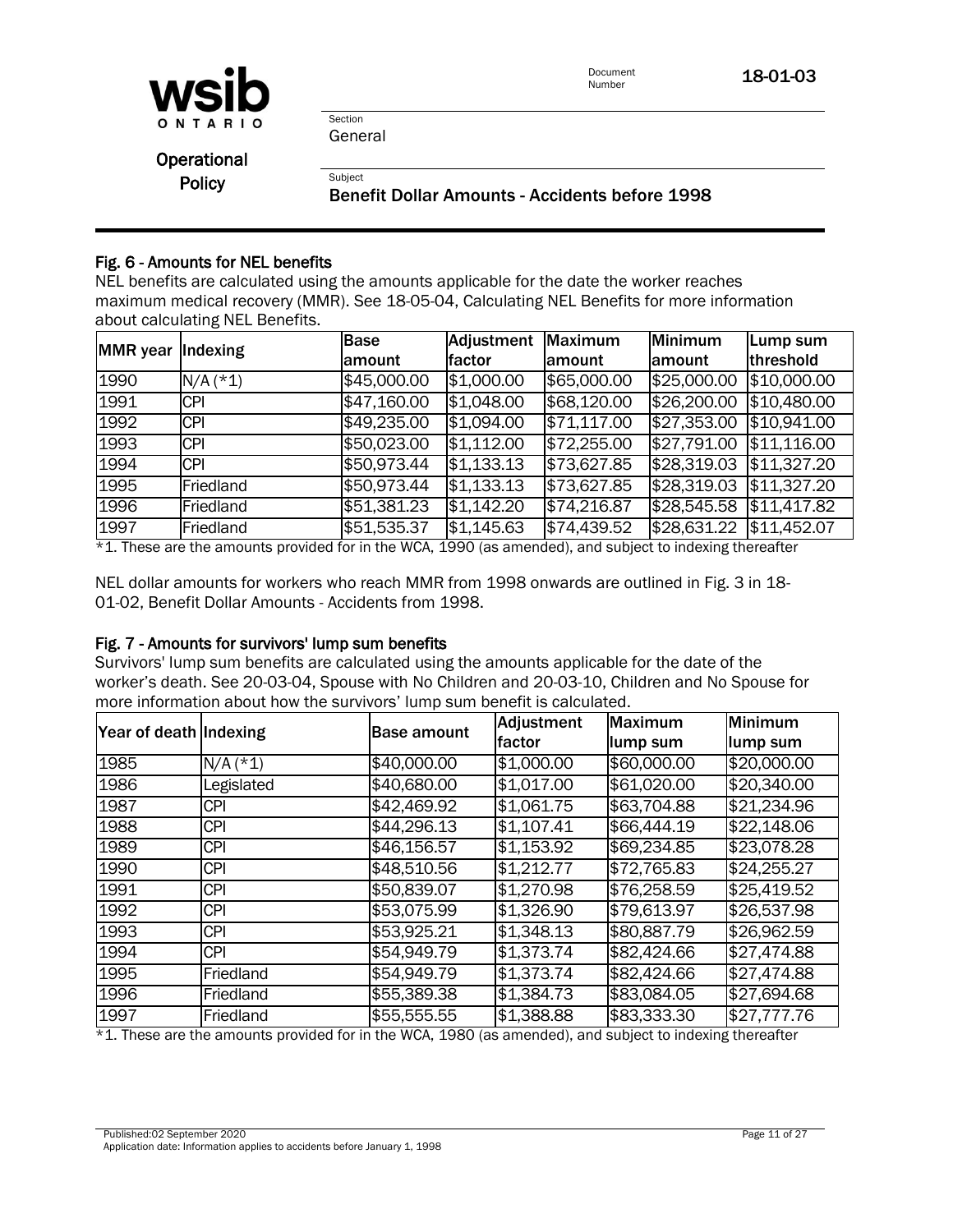|               |                                                       | Document<br>Number | 18-01-03 |
|---------------|-------------------------------------------------------|--------------------|----------|
| <b>WSID</b>   |                                                       |                    |          |
| ONTARIO       | Section                                               |                    |          |
|               | General                                               |                    |          |
| Operational   |                                                       |                    |          |
| <b>Policy</b> | Subject                                               |                    |          |
|               | <b>Benefit Dollar Amounts - Accidents before 1998</b> |                    |          |

Amounts for survivors' lump sum benefits for deaths that occur from 1998 onwards are outlined in Fig. 4 in 18-01-02, Benefit Dollar Amounts - Accidents from 1998.

#### Fig. 8 - Minimum amount for survivors' periodic payments

Survivors' periodic payments are calculated using the minimum amounts applicable for the date of the worker's death. See 20-03-04, Spouse with No Children, 20-03-06, Spouse with One or More Children, and 20-03-10, Children and No Spouse for information about how the minimum applies in periodic payment calculations.

| <b>Effective date</b> | Indexing   | Minimum amount |
|-----------------------|------------|----------------|
| 1985                  | $N/A$ (*1) | \$11,025.00    |
| 1986                  | Legislated | \$11,212.76    |
| 1987                  | <b>CPI</b> | \$11,705.72    |
| 1988                  | <b>CPI</b> | \$12,209.08    |
| 1989                  | <b>CPI</b> | \$12,721.80    |
| 1990                  | <b>CPI</b> | \$13,370.76    |
| 1991                  | <b>CPI</b> | \$14,012.44    |
| 1992                  | <b>CPI</b> | \$14,629.16    |
| 1993                  | <b>CPI</b> | \$14,863.16    |
| 1994                  | <b>CPI</b> | \$15,145.52    |
| 1995                  | Friedland  | \$15,145.52    |
| 1996                  | Friedland  | \$15,266.68    |
| 1997                  | Friedland  | \$15,312.44    |

\*1. This is the amount provided for in the WCA, 1980 (as amended), and subject to indexing thereafter

The minimum amount for deaths that occur from 1998 onwards are outlined in Fig. 5 in 18-01-02, Benefit Dollar Amounts - Accidents from 1998.

#### Fig. 9 - Minimum amount for burial or cremation expenses

The minimum amount for burial or cremation expenses is the minimum amount for the date of the worker's death. See [20-03-02, Burial Expenses](policy:20-03-02) for information about burial or cremation expenses.

| <b>Effective date</b> | Indexing   | Minimum amount |
|-----------------------|------------|----------------|
| 1985                  | $N/A$ (*1) | \$1,500.00     |
| 1986                  | Legislated | \$1,525.50     |
| 1987                  | <b>CPI</b> | \$1,592.62     |
| 1988                  | <b>CPI</b> | \$1,661.10     |
| 1989                  | <b>CPI</b> | \$1,730.87     |
| 1990                  | <b>CPI</b> | \$1,819.14     |
| 1991                  | <b>CPI</b> | \$1,906.46     |
| 1992                  | <b>CPI</b> | \$1,990.34     |
| 1993                  | <b>CPI</b> | \$2,022.19     |
| 1994                  | <b>CPI</b> | \$2,060.61     |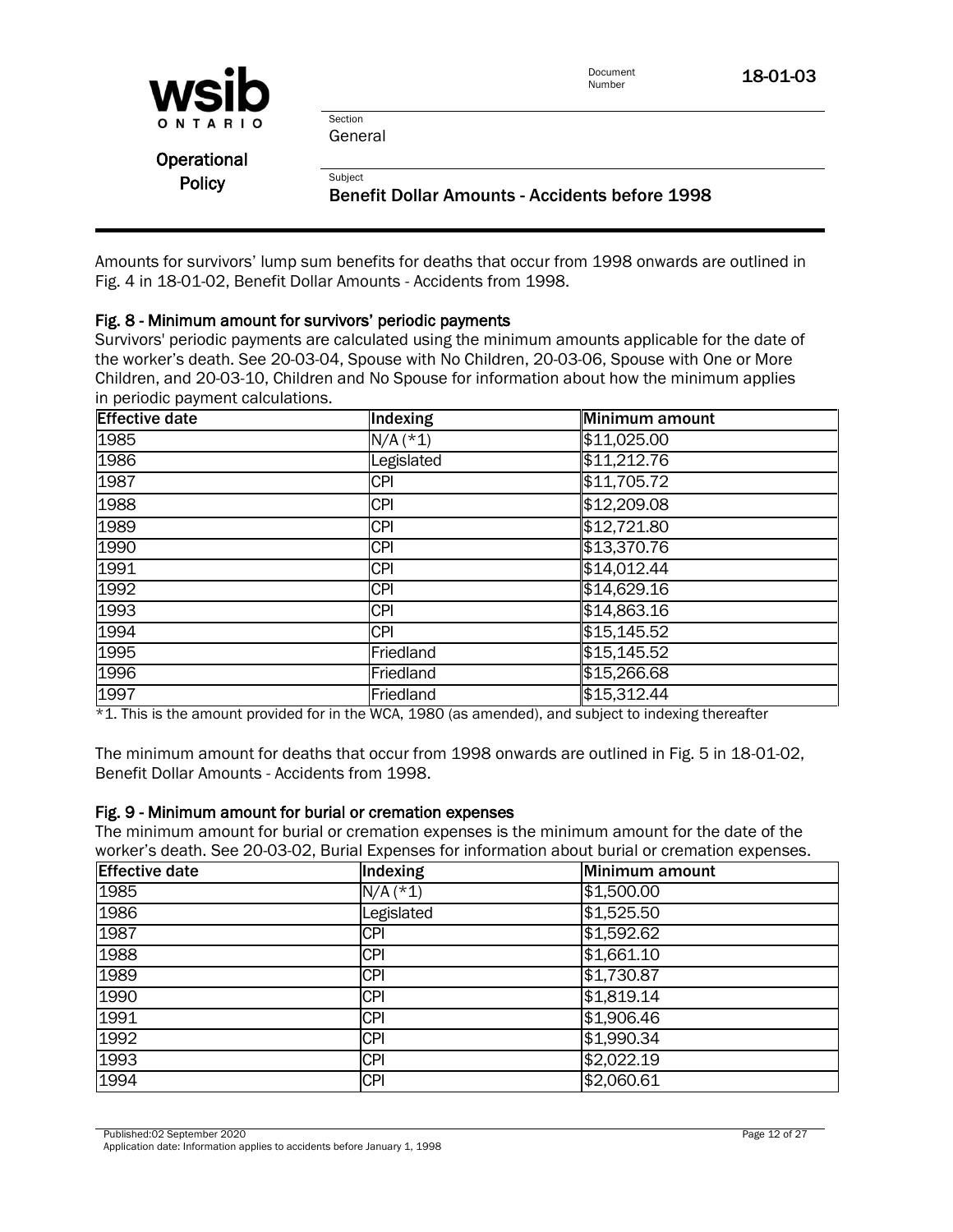

Document<br>Number 18-01-03

General

Section

Subject

**Operational Policy** 

#### Benefit Dollar Amounts - Accidents before 1998

| 1995 | Friedland | \$2,061.61     |
|------|-----------|----------------|
| 1996 | Friedland | .09<br>\$2,077 |
| 1997 | Friedland | \$2,083.32     |

\*1. This is the amount provided for in the WCA, 1980 (as amended), and subject to indexing thereafter

The minimum amount for burial or cremation expenses for deaths that occur from 1998 onwards are outlined in Fig. 6 in 18-01-02, Benefit Dollar Amounts - Accidents from 1998.

| <b>Effective date</b> |                               | Fig. 10 - Maximum average earnings for accident dates before April 1, 1985 (temporary benefits)<br>Maximum average earnings (full and partial) |
|-----------------------|-------------------------------|------------------------------------------------------------------------------------------------------------------------------------------------|
|                       | Indexing                      |                                                                                                                                                |
| July 1, 1985          | $N/A$ (*1)                    | \$28,200                                                                                                                                       |
| January 1, 1986       | Legislated                    | \$28,700                                                                                                                                       |
| January 1, 1987       | <b>CPI</b>                    | \$30,000                                                                                                                                       |
| January 1, 1988       | <b>CPI</b>                    | \$31,300                                                                                                                                       |
| January 1, 1989       | <b>CPI</b>                    | \$32,700                                                                                                                                       |
| January 1, 1990       | <b>CPI</b>                    | \$34,400                                                                                                                                       |
| January 1, 1991       | <b>CPI</b>                    | \$36,100                                                                                                                                       |
| January 1, 1992       | <b>CPI</b>                    | \$37,700                                                                                                                                       |
| January 1, 1993       | <b>CPI</b>                    | \$38,400                                                                                                                                       |
| January 1, 1994       | <b>CPI</b>                    | \$39,200                                                                                                                                       |
| January 1, 1995       | Friedland                     | \$39,200                                                                                                                                       |
| January 1, 1996       | Friedland                     | \$39,600                                                                                                                                       |
| January 1, 1997       | Friedland                     | \$39,800                                                                                                                                       |
| January 1, 1998       | General/modified<br>Friedland | \$39,800                                                                                                                                       |
| January 1, 1999       | General/modified<br>Friedland | \$39,800                                                                                                                                       |
| January 1, 2000       | General/modified<br>Friedland | \$39,900                                                                                                                                       |
| January 1, 2001       | General/modified<br>Friedland | \$40,100                                                                                                                                       |
| January 1, 2002       | General/modified<br>Friedland | \$40,100                                                                                                                                       |
| January 1, 2003       | General/modified<br>Friedland | \$40,400                                                                                                                                       |
| January 1, 2004       | General/modified<br>Friedland | \$40,400                                                                                                                                       |
| January 1, 2005       | General/modified<br>Friedland | \$40,500                                                                                                                                       |
| January 1, 2006       | General/modified<br>Friedland | \$40,700                                                                                                                                       |

Published:02 September 2020 Page 13 of 27 Application date: Information applies to accidents before January 1, 1998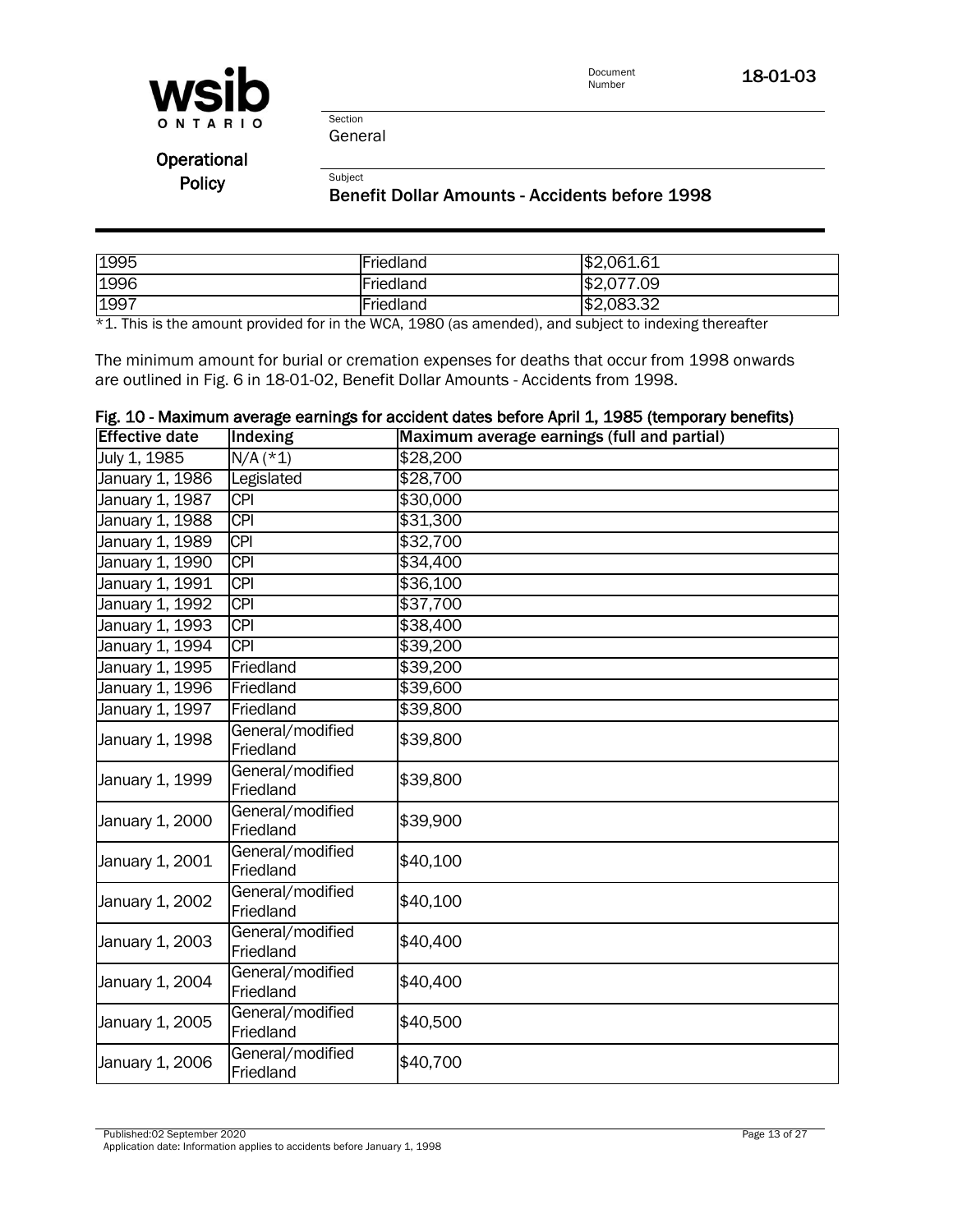

18-01-03

Section General

Subject

**Operational** Policy

Benefit Dollar Amounts - Accidents before 1998

| January 1, 2007 | General/modified<br>Friedland | \$40,800 |
|-----------------|-------------------------------|----------|
| July 1, 2007    | Additional                    | \$41,900 |
| January 1, 2008 | Temporary                     | \$43,000 |
| January 1, 2009 | Temporary                     | \$44,100 |
| January 1, 2010 | Temporary                     | \$44,400 |
| January 1, 2011 | Temporary                     | \$44,700 |
| January 1, 2012 | Temporary                     | \$45,000 |
| January 1, 2013 | Temporary                     | \$45,300 |
| January 1, 2014 | Temporary                     | \$45,600 |
| January 1, 2015 | Temporary                     | \$45,900 |
| January 1, 2016 | Temporary                     | \$46,200 |
| January 1, 2017 | Temporary                     | \$46,700 |
| January 1, 2018 | Indexing Factor/CPI           | \$47,400 |
| January 1, 2019 | Indexing Factor/CPI           | \$48,500 |
| January 1, 2020 | Indexing Factor/CPI           | \$49,400 |

\*1. This is the amount provided for in the WCA, 1980 (as amended), and subject to indexing thereafter

|  | Fig. 11 - Maximum average earnings for accident dates before April 1, 1985 (PD benefits) |  |  |  |  |  |
|--|------------------------------------------------------------------------------------------|--|--|--|--|--|
|  |                                                                                          |  |  |  |  |  |

|                       |                               | <b>Maximum</b>            |               | <b>Maximum</b>   |
|-----------------------|-------------------------------|---------------------------|---------------|------------------|
| <b>Effective date</b> | Indexing                      | average earnings Indexing |               | average earnings |
|                       |                               | (partial)                 |               | (full)           |
| July 1, 1985          | $N/A$ (*1)                    | \$28,140.00               | $N/A$ (*1)    | \$28,140.00      |
| January 1, 1986       | Legislated                    | \$28,618.38               | Legislated    | \$28,618.38      |
| January 1, 1987       | <b>CPI</b>                    | \$29,877.59               | <b>CPI</b>    | \$29,877.59      |
| January 1, 1988       | <b>CPI</b>                    | \$31,162.33               | <b>CPI</b>    | \$31,162.33      |
| January 1, 1989       | <b>CPI</b>                    | \$32,471.15               | <b>CPI</b>    | \$32,471.15      |
| January 1, 1990       | <b>CPI</b>                    | \$34,127.18               | <b>CPI</b>    | \$34,127.18      |
| January 1, 1991       | <b>CPI</b>                    | \$35,765.29               | <b>CPI</b>    | \$35,765.29      |
| January 1, 1992       | <b>CPI</b>                    | \$37,338.97               | <b>CPI</b>    | \$37,338.97      |
| January 1, 1993       | <b>CPI</b>                    | \$37,935.98               | <b>CPI</b>    | \$37,935.98      |
| January 1, 1994       | <b>CPI</b>                    | \$38,656.76               | <b>CPI</b>    | \$38,656.76      |
| January 1, 1995       | Friedland                     | \$38,656.76               | <b>CPI</b>    | \$38,656.76      |
| January 1, 1996       | Friedland                     | \$38,966.01               | <b>CPI</b>    | \$39,584.52      |
| January 1, 1997       | Friedland                     | \$39,082.91               | <b>CPI</b>    | \$40,257.46      |
| January 1, 1998       | General/modified<br>Friedland | \$39,082.91               | Alternate/CPI | \$40,861.32      |
| January 1, 1999       | General/modified<br>Friedland | \$39,082.91               | Alternate/CPI | \$41,269.93      |
| January 1, 2000       | General/modified<br>Friedland | \$39,161.08               | Alternate/CPI | \$42,219.14      |

Published:02 September 2020 Page 14 of 27

Application date: Information applies to accidents before January 1, 1998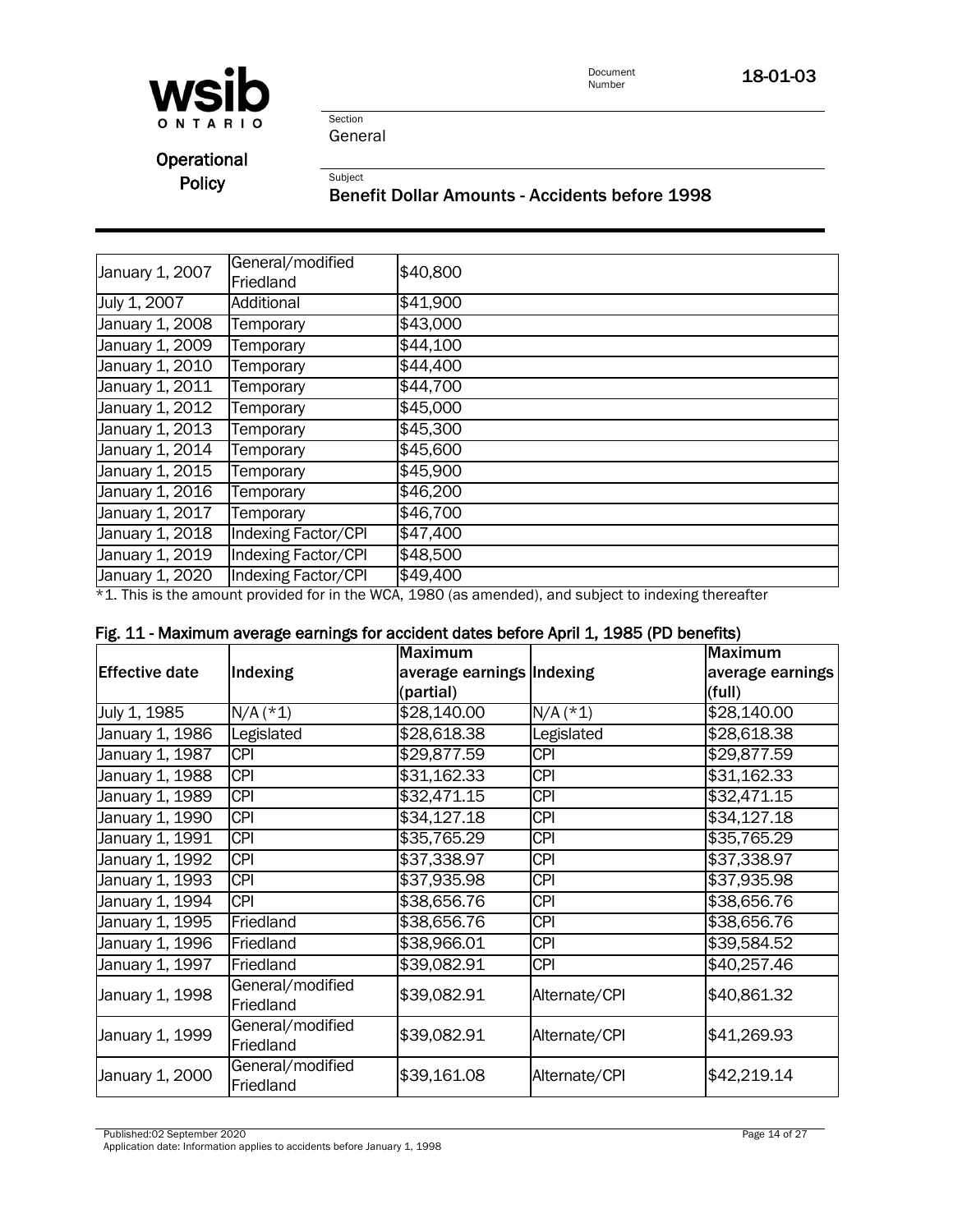

Document<br>Number 18-01-03

Section General

Subject

**Operational** Policy

## Benefit Dollar Amounts - Accidents before 1998

| January 1, 2001 | General/modified<br>Friedland | \$39,317.73 | Alternate/CPI       | \$43,401.28 |
|-----------------|-------------------------------|-------------|---------------------|-------------|
| January 1, 2002 | General/modified<br>Friedland | \$39,317.73 | Alternate/CPI       | \$44,225.91 |
| January 1, 2003 | General/modified<br>Friedland | \$39,553.64 | Alternate/CPI       | \$45,641.14 |
| January 1, 2004 | General/modified<br>Friedland | \$39,553.64 | Alternate/CPI       | \$46,371.40 |
| January 1, 2005 | General/modified<br>Friedland | \$39,632.75 | Alternate/CPI       | \$47,437.94 |
| January 1, 2006 | General/modified<br>Friedland | \$39,751.65 | Alternate/CPI       | \$48,671.33 |
| January 1, 2007 | General/modified<br>Friedland | \$39,791.40 | Alternate/CPI       | \$49,693.43 |
| July 1, 2007    | Additional                    | \$40,786.19 | N/A                 | \$49,693.43 |
| January 1, 2008 | Temporary                     | \$41,805.85 | Alternate/CPI       | \$50,678.30 |
| January 1, 2009 | Temporary                     | \$42,851.00 | Alternate/CPI       | \$51,954.48 |
| January 1, 2010 | Temporary                     | \$43,065.26 | Alternate/CPI       | \$52,162.30 |
| January 1, 2011 | Temporary                     | \$43,280.59 | Alternate/CPI       | \$52,996.90 |
| January 1, 2012 | Temporary                     | \$43,496.99 | Alternate/CPI       | \$54,480.81 |
| January 1, 2013 | Temporary                     | \$43,714.47 | Alternate/CPI       | \$55,461.46 |
| January 1, 2014 | Temporary                     | \$43,933.04 | Alternate/CPI       | \$55,960.61 |
| January 1, 2015 | Temporary                     | \$44,152.71 | Alternate/CPI       | \$56,967.90 |
| January 1, 2016 | Temporary                     | \$44,373.47 | Alternate/CPI       | \$57,651.51 |
| January 1, 2017 | Temporary                     | \$44,817.20 | Alternate/CPI       | \$58,458.63 |
| January 1, 2018 | Indexing Factor/CPI           | \$45,489.46 | Indexing Factor/CPI | \$59,335.51 |
| January 1, 2019 | Indexing Factor/CPI           | \$46,535.72 | Indexing Factor/CPI | \$60,700.23 |
| January 1, 2020 | Indexing Factor/CPI           | \$47,419.90 | Indexing Factor/CPI | \$61,853.53 |

\*1. This is the amount provided for in the WCA, 1980 (as amended), and subject to indexing thereafter

#### Fig. 12 - Maximum average earnings for accident dates and work-related deaths resulting from injuries/diseases between April, 1, 1985 and January 1, 1990 (inclusive)

| <b>Effective date</b> | Indexing   | Maximum<br>average earnings<br>(partial benefits<br>and full<br>temporary<br>benefit) | Indexing   | Maximum<br>average earnings<br>(full PD benefit,<br>survivors'<br>periodic<br>payments) |
|-----------------------|------------|---------------------------------------------------------------------------------------|------------|-----------------------------------------------------------------------------------------|
| April 1, 1985         | $N/A$ (*1) | \$31,500                                                                              | $N/A$ (*1) | \$31,500                                                                                |
| January 1, 1986       | Legislated | \$32,100                                                                              | Legislated | \$32,100                                                                                |
| January 1, 1987       | <b>CPI</b> | \$33,600                                                                              | <b>CPI</b> | \$33,600                                                                                |

Published:02 September 2020 Page 15 of 27

Application date: Information applies to accidents before January 1, 1998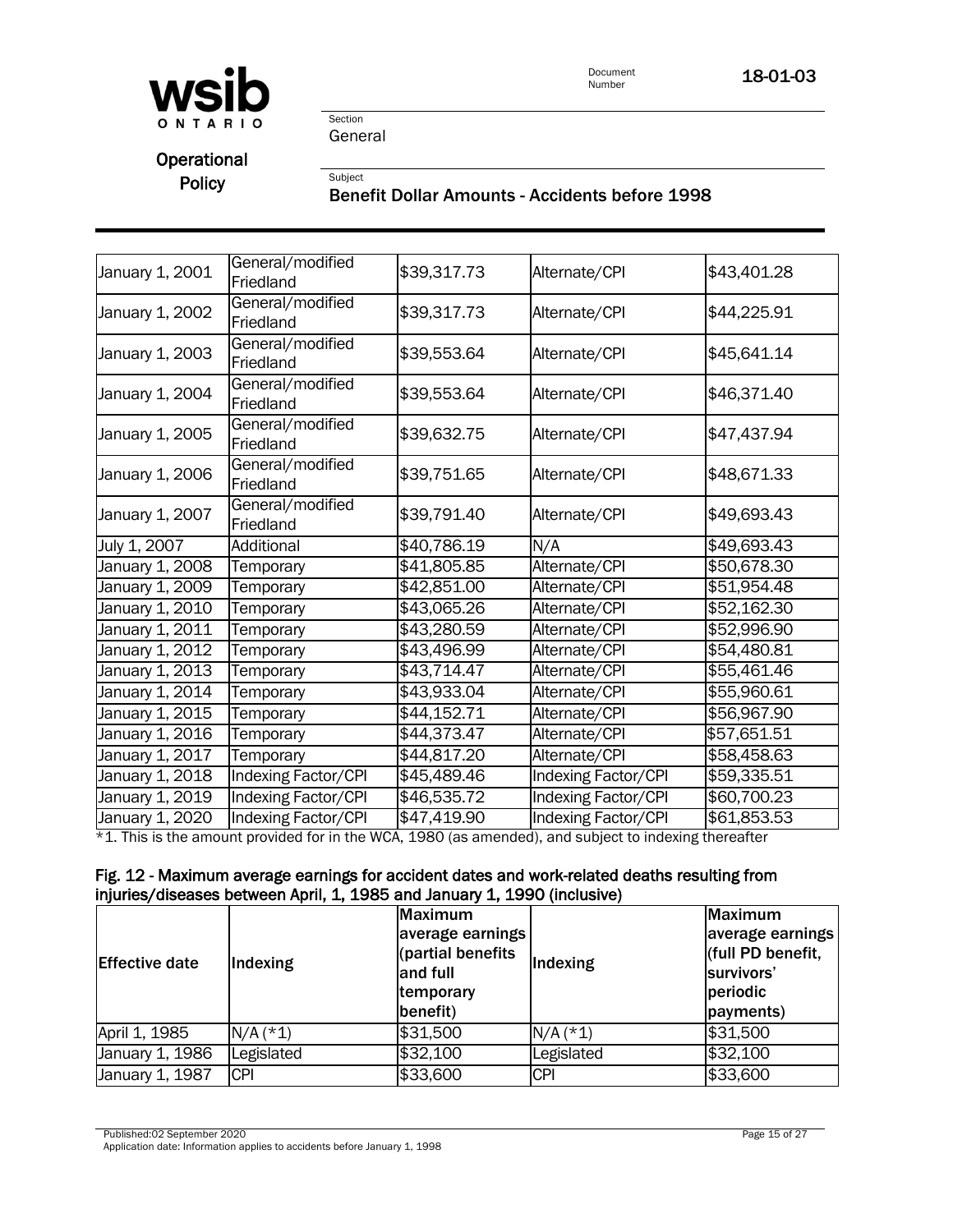

18-01-03

Section General

Subject

Operational Policy

Benefit Dollar Amounts - Accidents before 1998

| January 1, 1988 | <b>CPI</b>                    | \$35,100 | $\overline{CPI}$ | \$35,100 |
|-----------------|-------------------------------|----------|------------------|----------|
| January 1, 1989 | <b>CPI</b>                    | \$36,600 | <b>CPI</b>       | \$36,600 |
| January 1, 1990 | <b>CPI</b>                    | \$38,500 | $\overline{CPI}$ | \$38,500 |
| January 1, 1991 | <b>CPI</b>                    | \$40,400 | $\overline{CPI}$ | \$40,400 |
| January 1, 1992 | <b>CPI</b>                    | \$42,200 | <b>CPI</b>       | \$42,200 |
| January 1, 1993 | <b>CPI</b>                    | \$42,900 | $\overline{CPI}$ | \$42,900 |
| January 1, 1994 | $\overline{CPI}$              | \$43,800 | $\overline{CPI}$ | \$43,800 |
| January 1, 1995 | Friedland                     | \$43,800 | $\overline{CPI}$ | \$43,800 |
| January 1, 1996 | Friedland                     | \$44,200 | <b>CPI</b>       | \$44,900 |
| January 1, 1997 | Friedland                     | \$44,400 | <b>CPI</b>       | \$45,700 |
| January 1, 1998 | General/modified<br>Friedland | \$44,400 | Alternate/CPI    | \$46,400 |
| January 1, 1999 | General/modified<br>Friedland | \$44,400 | Alternate/CPI    | \$46,900 |
| January 1, 2000 | General/modified<br>Friedland | \$44,500 | Alternate/CPI    | \$48,000 |
| January 1, 2001 | General/modified<br>Friedland | \$44,700 | Alternate/CPI    | \$49,400 |
| January 1, 2002 | General/modified<br>Friedland | \$44,700 | Alternate/CPI    | \$50,400 |
| January 1, 2003 | General/modified<br>Friedland | \$45,000 | Alternate/CPI    | \$52,100 |
| January 1, 2004 | General/modified<br>Friedland | \$45,000 | Alternate/CPI    | \$53,000 |
| January 1, 2005 | General/modified<br>Friedland | \$45,100 | Alternate/CPI    | \$54,300 |
| January 1, 2006 | General/modified<br>Friedland | \$45,300 | Alternate/CPI    | \$55,800 |
| January 1, 2007 | General/modified<br>Friedland | \$45,400 | Alternate/CPI    | \$57,000 |
| July 1, 2007    | Additional                    | \$46,600 | N/A              | \$57,000 |
| January 1, 2008 | Temporary                     | \$47,800 | Alternate/CPI    | \$58,200 |
| January 1, 2009 | Temporary                     | \$49,000 | Alternate/CPI    | \$59,700 |
| January 1, 2010 | Temporary                     | \$49,300 | Alternate/CPI    | \$60,000 |
| January 1, 2011 | Temporary                     | \$49,600 | Alternate/CPI    | \$61,000 |
| January 1, 2012 | Temporary                     | \$49,900 | Alternate/CPI    | \$62,800 |
| January 1, 2013 | Temporary                     | \$50,200 | Alternate/CPI    | \$64,000 |
| January 1, 2014 | Temporary                     | \$50,500 | Alternate/CPI    | \$64,600 |
| January 1, 2015 | Temporary                     | \$50,800 | Alternate/CPI    | \$65,800 |
| January 1, 2016 | Temporary                     | \$51,100 | Alternate/CPI    | \$66,600 |
| January 1, 2017 | Temporary                     | \$51,700 | Alternate/CPI    | \$67,600 |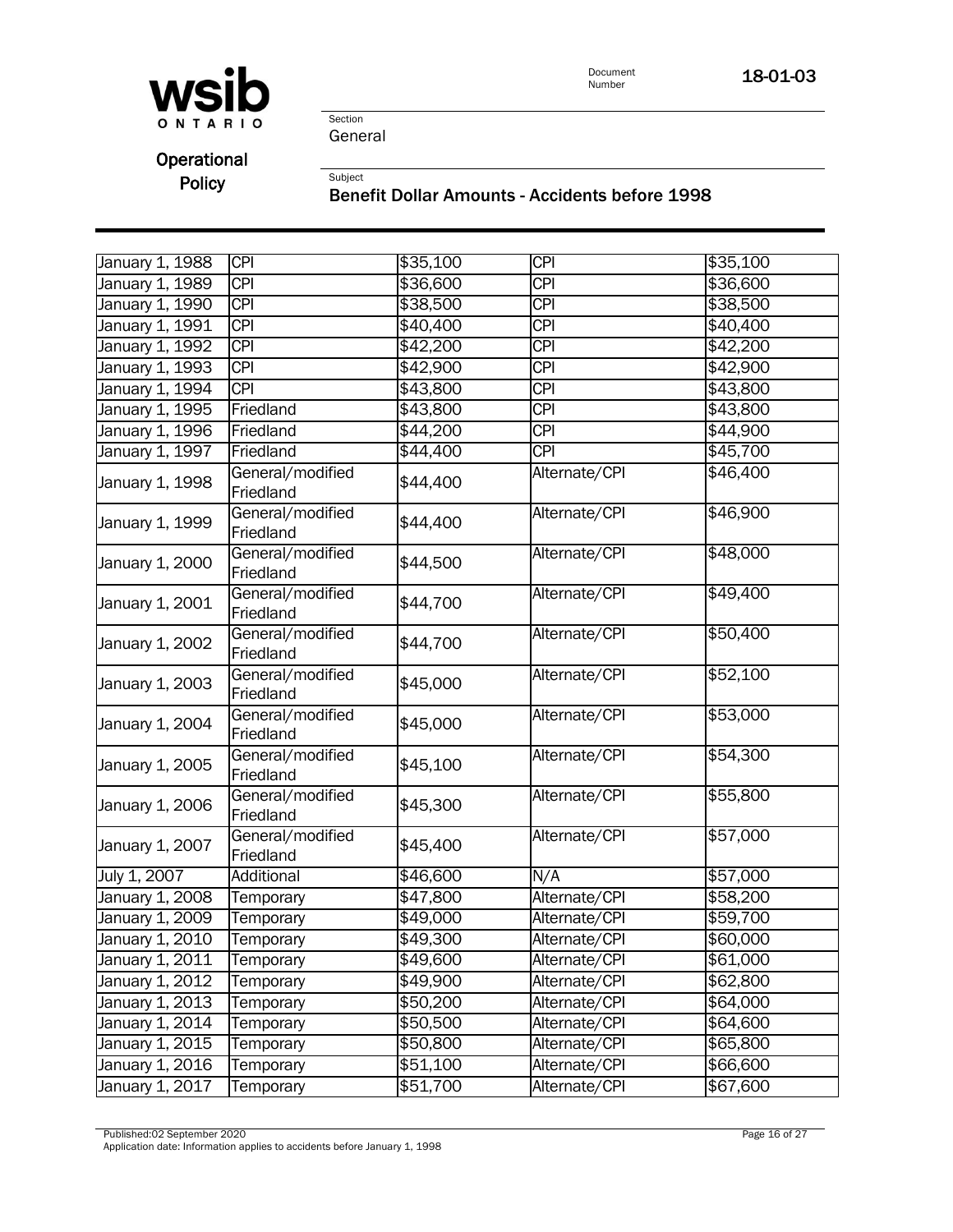

Document<br>Number 18-01-03

Section General

Subject

**Operational** Policy

#### Benefit Dollar Amounts - Accidents before 1998

|                 | January 1, 2018  Indexing Factor/CPI | \$52,500 | Indexing Factor/CPI | \$68,600 |
|-----------------|--------------------------------------|----------|---------------------|----------|
| January 1, 2019 | Indexing Factor/CPI                  | \$53,700 | Indexing Factor/CPI | \$70,200 |
| January 1, 2020 | Indexing Factor/CPI                  | \$54,700 | Indexing Factor/CPI | \$71,500 |

\*1. This is the amount provided for in the WCA, 1980 for April 1, 1985 onward, and subject to indexing thereafter

#### Fig. 13 - Maximum average earnings for accident dates and work-related deaths resulting from injuries/diseases between January 2, 1990 and December 31, 1990 (inclusive)

|                       |                               | <b>Maximum</b>                        |                                                                                                                                                                                                                                                      | <b>Maximum</b>                         |
|-----------------------|-------------------------------|---------------------------------------|------------------------------------------------------------------------------------------------------------------------------------------------------------------------------------------------------------------------------------------------------|----------------------------------------|
|                       |                               |                                       |                                                                                                                                                                                                                                                      |                                        |
|                       |                               | average earnings<br>(partial benefits |                                                                                                                                                                                                                                                      | average earnings<br>(full FEL benefit, |
| <b>Effective date</b> | Indexing                      | and full                              | Indexing                                                                                                                                                                                                                                             | survivors'                             |
|                       |                               |                                       | $N/A$ (*1)<br><b>CPI</b><br><b>CPI</b><br><b>CPI</b><br><b>CPI</b><br><b>CPI</b><br><b>CPI</b><br><b>CPI</b><br>Alternate/CPI<br>Alternate/CPI<br>Alternate/CPI<br>Alternate/CPI<br>Alternate/CPI<br>Alternate/CPI<br>Alternate/CPI<br>Alternate/CPI | periodic                               |
|                       |                               | temporary                             |                                                                                                                                                                                                                                                      |                                        |
|                       |                               | benefit)                              |                                                                                                                                                                                                                                                      | payments)                              |
| January 2, 1990       | $N/A$ (*1)                    | \$38,500                              |                                                                                                                                                                                                                                                      | \$38,500                               |
| January 1, 1991       | <b>CPI</b>                    | \$40,400                              |                                                                                                                                                                                                                                                      | \$40,400                               |
| January 1, 1992       | <b>CPI</b>                    | \$42,200                              |                                                                                                                                                                                                                                                      | \$42,200                               |
| January 1, 1993       | <b>CPI</b>                    | \$42,900                              |                                                                                                                                                                                                                                                      | \$42,900                               |
| January 1, 1994       | $\overline{CPI}$              | \$43,800                              |                                                                                                                                                                                                                                                      | \$43,800                               |
| January 1, 1995       | Friedland                     | \$43,800                              |                                                                                                                                                                                                                                                      | \$43,800                               |
| January 1, 1996       | Friedland                     | \$44,200                              |                                                                                                                                                                                                                                                      | \$44,900                               |
| January 1, 1997       | Friedland                     | \$44,400                              |                                                                                                                                                                                                                                                      | \$45,700                               |
| January 1, 1998       | General/modified<br>Friedland | \$44,400                              |                                                                                                                                                                                                                                                      | \$46,400                               |
| January 1, 1999       | General/modified<br>Friedland | \$44,400                              |                                                                                                                                                                                                                                                      | \$46,900                               |
| January 1, 2000       | General/modified<br>Friedland | \$44,500                              |                                                                                                                                                                                                                                                      | \$48,000                               |
| January 1, 2001       | General/modified<br>Friedland | \$44,700                              |                                                                                                                                                                                                                                                      | \$49,400                               |
| January 1, 2002       | General/modified<br>Friedland | \$44,700                              |                                                                                                                                                                                                                                                      | \$50,400                               |
| January 1, 2003       | General/modified<br>Friedland | \$45,000                              |                                                                                                                                                                                                                                                      | \$52,100                               |
| January 1, 2004       | General/modified<br>Friedland | \$45,000                              |                                                                                                                                                                                                                                                      | \$53,000                               |
| January 1, 2005       | General/modified<br>Friedland | \$45,100                              |                                                                                                                                                                                                                                                      | \$54,300                               |
| January 1, 2006       | General/modified<br>Friedland | \$45,300                              | Alternate/CPI                                                                                                                                                                                                                                        | \$55,800                               |
| January 1, 2007       | General/modified<br>Friedland | \$45,400                              | Alternate/CPI                                                                                                                                                                                                                                        | \$57,000                               |

Published:02 September 2020 Page 17 of 27

Application date: Information applies to accidents before January 1, 1998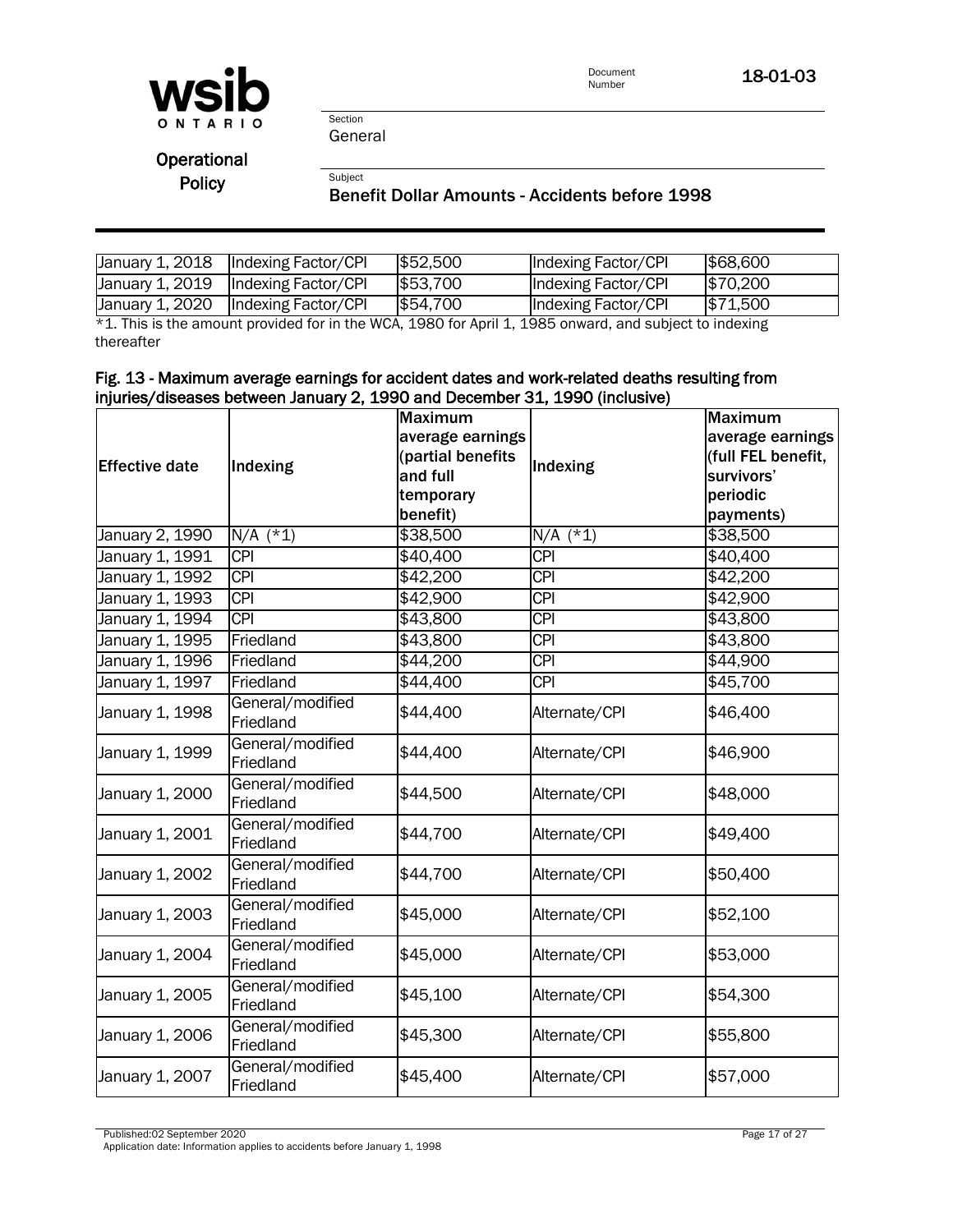

Document<br>Number 18-01-03

Section General

Subject

Operational **Policy** 

#### Benefit Dollar Amounts - Accidents before 1998

| July 1, 2007    | Additional          | \$46,600 | N/A                 | \$57,000 |
|-----------------|---------------------|----------|---------------------|----------|
| January 1, 2008 | Temporary           | \$47,800 | Alternate/CPI       | \$58,200 |
| January 1, 2009 | Temporary           | \$49,000 | Alternate/CPI       | \$59,700 |
| January 1, 2010 | Temporary           | \$49,300 | Alternate/CPI       | \$60,000 |
| January 1, 2011 | Temporary           | \$49,600 | Alternate/CPI       | \$61,000 |
| January 1, 2012 | Temporary           | \$49,900 | Alternate/CPI       | \$62,800 |
| January 1, 2013 | Temporary           | \$50,200 | Alternate/CPI       | \$64,000 |
| January 1, 2014 | Temporary           | \$50,500 | Alternate/CPI       | \$64,600 |
| January 1, 2015 | Temporary           | \$50,800 | Alternate/CPI       | \$65,800 |
| January 1, 2016 | Temporary           | \$51,100 | Alternate/CPI       | \$66,600 |
| January 1, 2017 | Temporary           | \$51,700 | Alternate/CPI       | \$67,600 |
| January 1, 2018 | Indexing Factor/CPI | \$52,500 | Indexing Factor/CPI | \$68,600 |
| January 1, 2019 | Indexing Factor/CPI | \$53,700 | Indexing Factor/CPI | \$70,200 |
| January 1, 2020 | Indexing Factor/CPI | \$54,700 | Indexing Factor/CPI | \$71,500 |

\*1. This is the amount provided for in the WCA, 1990 for January 2, 1990, and subject to indexing thereafter

### Fig. 14 - Maximum average earnings for accident dates and work-related deaths resulting from injuries/diseases between January 1, 1991 and December 31, 1991 (inclusive)

| <b>Effective date</b> | Indexing                      | <b>Maximum</b><br>average earnings<br>(partial benefits<br>and full<br>temporary<br>benefit) | Indexing      | <b>Maximum</b><br>average earnings<br>(full FEL benefit,<br>survivors'<br>periodic<br>payments) |
|-----------------------|-------------------------------|----------------------------------------------------------------------------------------------|---------------|-------------------------------------------------------------------------------------------------|
| January 1, 1991       | $N/A$ (*1)                    | \$42,000                                                                                     | $N/A$ (*1)    | \$42,000                                                                                        |
| January 1, 1992       | <b>CPI</b>                    | \$43,900                                                                                     | <b>CPI</b>    | \$43,900                                                                                        |
| January 1, 1993       | <b>CPI</b>                    | \$44,700                                                                                     | <b>CPI</b>    | \$44,700                                                                                        |
| January 1, 1994       | <b>CPI</b>                    | \$45,600                                                                                     | <b>CPI</b>    | \$45,600                                                                                        |
| January 1, 1995       | Friedland                     | \$45,600                                                                                     | <b>CPI</b>    | \$45,600                                                                                        |
| January 1, 1996       | Friedland                     | \$46,000                                                                                     | <b>CPI</b>    | \$46,700                                                                                        |
| January 1, 1997       | Friedland                     | \$46,200                                                                                     | <b>CPI</b>    | \$47,500                                                                                        |
| January 1, 1998       | General/modified<br>Friedland | \$46,200                                                                                     | Alternate/CPI | \$48,300                                                                                        |
| January 1, 1999       | General/modified<br>Friedland | \$46,200                                                                                     | Alternate/CPI | \$48,800                                                                                        |
| January 1, 2000       | General/modified<br>Friedland | \$46,300                                                                                     | Alternate/CPI | \$50,000                                                                                        |
| January 1, 2001       | General/modified<br>Friedland | \$46,500                                                                                     | Alternate/CPI | \$51,400                                                                                        |

Published:02 September 2020 Page 18 of 27 Application date: Information applies to accidents before January 1, 1998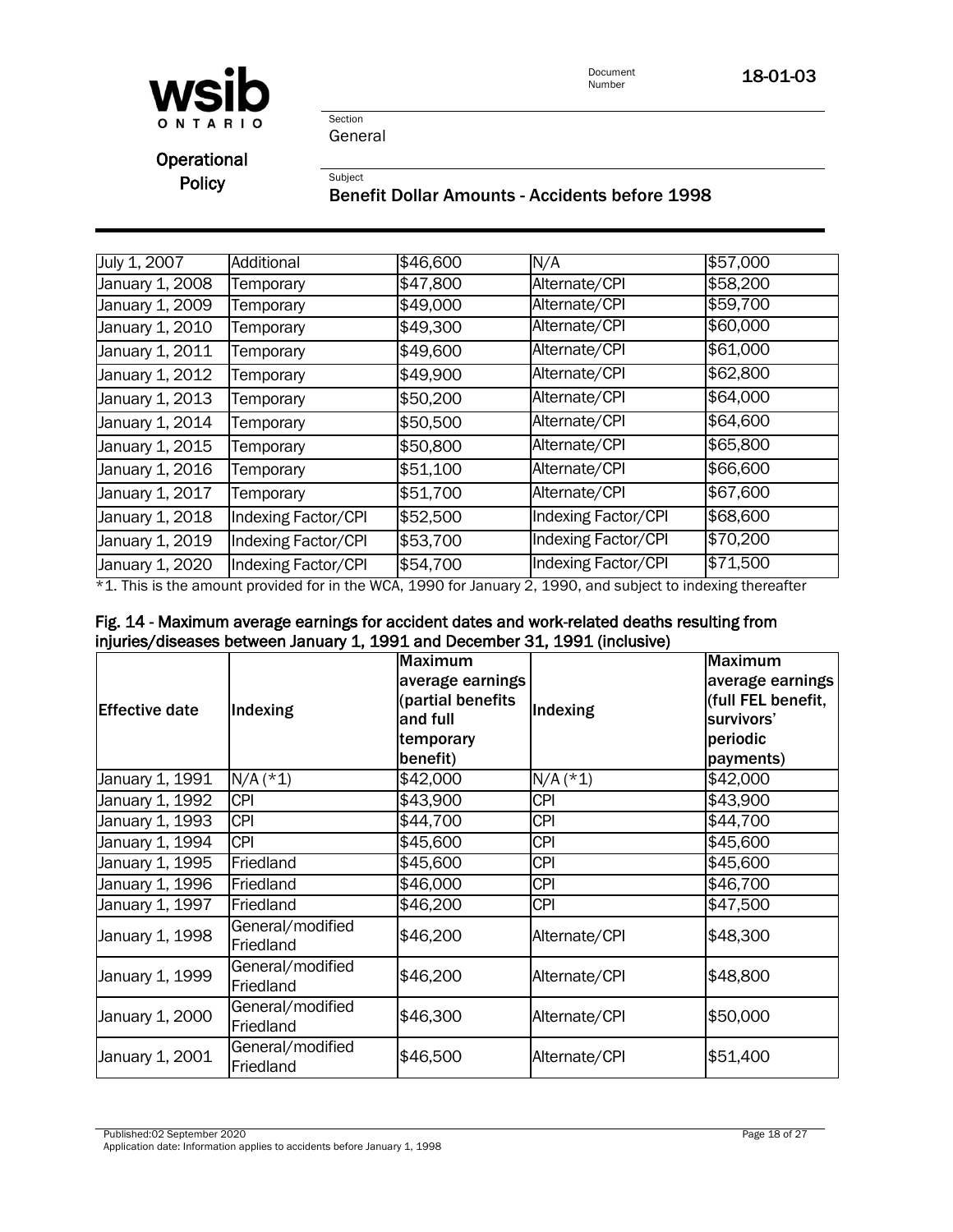

Document<br>Number 18-01-03

Section General

Subject

**Operational** Policy

## Benefit Dollar Amounts - Accidents before 1998

| January 1, 2002 | General/modified<br>Friedland | \$46,500 | Alternate/CPI                                                                                               | \$52,400 |
|-----------------|-------------------------------|----------|-------------------------------------------------------------------------------------------------------------|----------|
| January 1, 2003 | General/modified<br>Friedland | \$46,800 | Alternate/CPI                                                                                               | \$54,100 |
| January 1, 2004 | General/modified<br>Friedland | \$46,800 | Alternate/CPI                                                                                               | \$55,000 |
| January 1, 2005 | General/modified<br>Friedland | \$46,900 | Alternate/CPI                                                                                               | \$56,300 |
| January 1, 2006 | General/modified<br>Friedland | \$47,100 | Alternate/CPI                                                                                               | \$57,800 |
| January 1, 2007 | General/modified<br>Friedland | \$47,200 | Alternate/CPI                                                                                               | \$59,100 |
| July 1, 2007    | Additional                    | \$48,400 | N/A                                                                                                         | \$59,100 |
| January 1, 2008 | Temporary                     | \$49,700 | Alternate/CPI                                                                                               | \$60,300 |
| January 1, 2009 | Temporary                     | \$51,000 | Alternate/CPI                                                                                               | \$61,900 |
| January 1, 2010 | Temporary                     | \$51,300 | Alternate/CPI                                                                                               | \$62,200 |
| January 1, 2011 | Temporary                     | \$51,600 | Alternate/CPI                                                                                               | \$63,200 |
| January 1, 2012 | Temporary                     | \$51,900 | Alternate/CPI                                                                                               | \$65,000 |
| January 1, 2013 | Temporary                     | \$52,200 | Alternate/CPI                                                                                               | \$66,200 |
| January 1, 2014 | Temporary                     | \$52,500 | Alternate/CPI                                                                                               | \$66,800 |
| January 1, 2015 | Temporary                     | \$52,800 | Alternate/CPI                                                                                               | \$68,100 |
| January 1, 2016 | Temporary                     | \$53,100 | Alternate/CPI                                                                                               | \$69,000 |
| January 1, 2017 | Temporary                     | \$53,700 | Alternate/CPI                                                                                               | \$70,000 |
| January 1, 2018 | <b>Indexing Factor/CPI</b>    | \$54,500 | Indexing Factor/CPI                                                                                         | \$71,100 |
| January 1, 2019 | Indexing Factor/CPI           | \$55,800 | Indexing Factor/CPI                                                                                         | \$72,700 |
| January 1, 2020 | Indexing Factor/CPI           | \$56,900 | Indexing Factor/CPI                                                                                         | \$74,100 |
|                 |                               |          | $+4$ This is the amount provided for in the WCA 1000 for longer 1, 1001, and subject to indeviag thereofter |          |

\*1. This is the amount provided for in the WCA, 1990 for January 1, 1991, and subject to indexing thereafter

# Fig. 15 - Maximum average earnings for accident dates and work-related deaths resulting from injuries/diseases between January 1, 1992 and December 31, 1992 (inclusive)

| <b>IEffective date</b> | <b>Average industrial</b><br>wage | <b>Maximum</b><br>average earnings<br>(partial benefits<br>and full<br>temporary<br>benefit) | <b>Average industrial</b><br>wage | Maximum<br>average earnings<br>(full FEL benefit,<br>survivors'<br>periodic<br>payments) |
|------------------------|-----------------------------------|----------------------------------------------------------------------------------------------|-----------------------------------|------------------------------------------------------------------------------------------|
| January 1, 1992        | \$29,000 x 175%                   | \$50,800                                                                                     | \$29,000 x 175%                   | \$50,800                                                                                 |
| Indexing               |                                   |                                                                                              |                                   |                                                                                          |
| January 1, 1993        | $\overline{CPI}$                  | \$51,700                                                                                     | <b>CPI</b>                        | \$51,700                                                                                 |
| January 1, 1994        | <b>CPI</b>                        | \$52,700                                                                                     | <b>CPI</b>                        | \$52,700                                                                                 |
| January 1, 1995        | Friedland                         | \$52,700                                                                                     | <b>CPI</b>                        | \$52,700                                                                                 |

Published:02 September 2020 Page 19 of 27

Application date: Information applies to accidents before January 1, 1998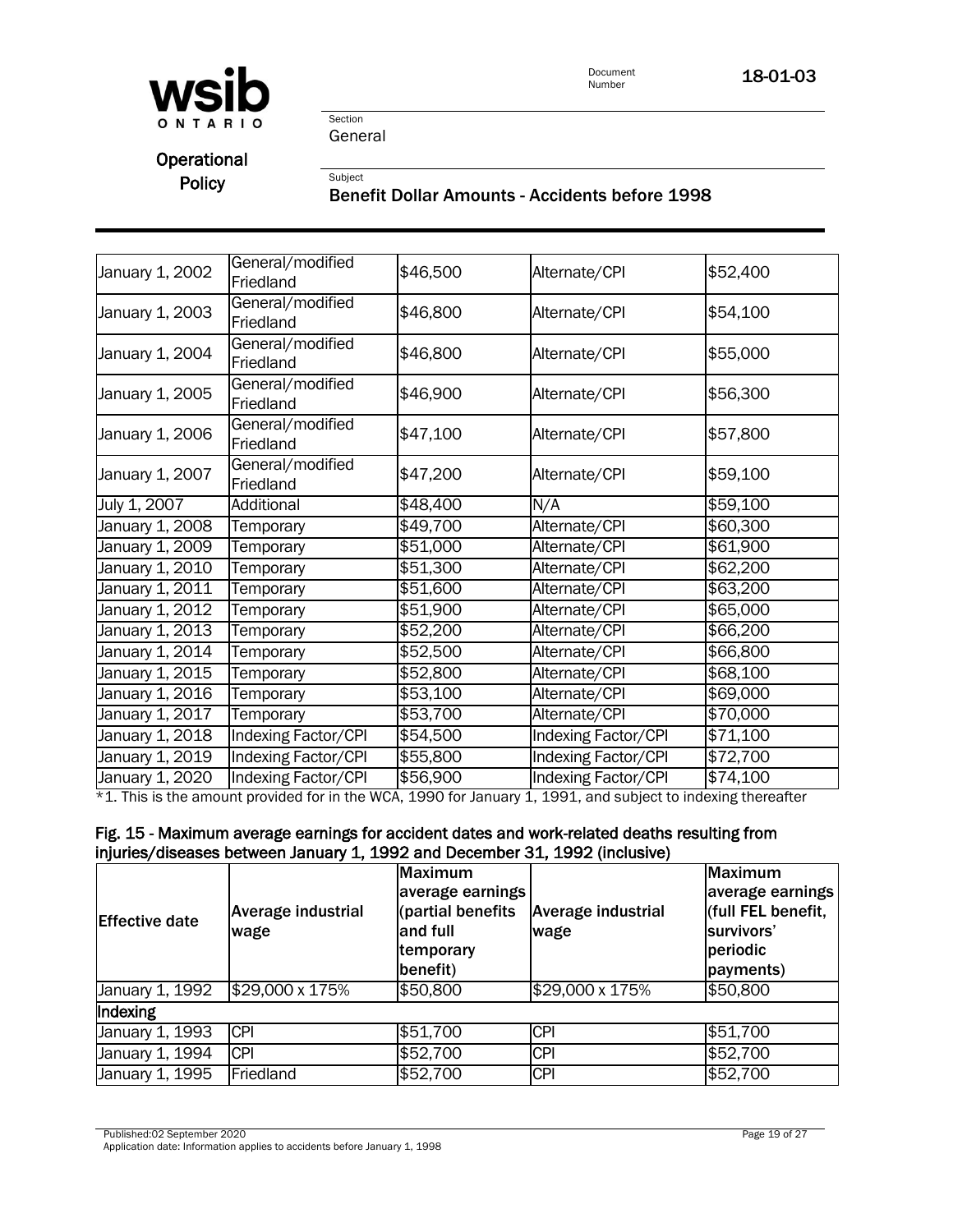

Section General

Subject

# **Operational** Policy

## Benefit Dollar Amounts - Accidents before 1998

| January 1, 1996 | Friedland                     | \$53,200 | $\overline{CPI}$           | \$54,000 |
|-----------------|-------------------------------|----------|----------------------------|----------|
| January 1, 1997 | Friedland                     | \$53,400 | <b>CPI</b>                 | \$55,000 |
| January 1, 1998 | General/modified<br>Friedland | \$53,400 | Alternate/CPI              | \$55,900 |
| January 1, 1999 | General/modified<br>Friedland | \$53,400 | Alternate/CPI              | \$56,500 |
| January 1, 2000 | General/modified<br>Friedland | \$53,600 | Alternate/CPI              | \$57,800 |
| January 1, 2001 | General/modified<br>Friedland | \$53,900 | Alternate/CPI              | \$59,500 |
| January 1, 2002 | General/modified<br>Friedland | \$53,900 | Alternate/CPI              | \$60,700 |
| January 1, 2003 | General/modified<br>Friedland | \$54,300 | Alternate/CPI              | \$62,700 |
| January 1, 2004 | General/modified<br>Friedland | \$54,300 | Alternate/CPI              | \$63,800 |
| January 1, 2005 | General/modified<br>Friedland | \$54,500 | Alternate/CPI              | \$65,300 |
| January 1, 2006 | General/modified<br>Friedland | \$54,700 | Alternate/CPI              | \$67,000 |
| January 1, 2007 | General/modified<br>Friedland | \$54,800 | Alternate/CPI              | \$68,500 |
| July 1, 2007    | Additional                    | \$56,200 | N/A                        | \$68,500 |
| January 1, 2008 | Temporary                     | \$57,700 | Alternate/CPI              | \$69,900 |
| January 1, 2009 | Temporary                     | \$59,200 | Alternate/CPI              | \$71,700 |
| January 1, 2010 | Temporary                     | \$59,500 | Alternate/CPI              | \$72,000 |
| January 1, 2011 | Temporary                     | \$59,800 | Alternate/CPI              | \$73,200 |
| January 1, 2012 | Temporary                     | \$60,100 | Alternate/CPI              | \$75,300 |
| January 1, 2013 | Temporary                     | \$60,500 | Alternate/CPI              | \$76,700 |
| January 1, 2014 | Temporary                     | \$60,900 | Alternate/CPI              | \$77,400 |
| January 1, 2015 | Temporary                     | \$61,300 | Alternate/CPI              | \$78,800 |
| January 1, 2016 | Temporary                     | \$61,700 | Alternate/CPI              | \$79,800 |
| January 1, 2017 | Temporary                     | \$62,400 | Alternate/CPI              | \$81,000 |
| January 1, 2018 | <b>Indexing Factor/CPI</b>    | \$63,300 | <b>Indexing Factor/CPI</b> | \$82,200 |
| January 1, 2019 | Indexing Factor/CPI           | \$64,800 | <b>Indexing Factor/CPI</b> | \$84,100 |
| January 1, 2020 | Indexing Factor/CPI           | \$66,000 | Indexing Factor/CPI        | \$85,700 |

## Fig. 16 - Maximum average earnings for accident dates and work-related deaths resulting from injuries/diseases between January 1, 1993 and December 31, 1993 (inclusive)

| <b>Effective date</b> | Average industrial | Maximum               | Average industrial | <b>IMaximum</b>  |
|-----------------------|--------------------|-----------------------|--------------------|------------------|
|                       | wage               | average earnings wage |                    | average earnings |

Published:02 September 2020 Page 20 of 27

Application date: Information applies to accidents before January 1, 1998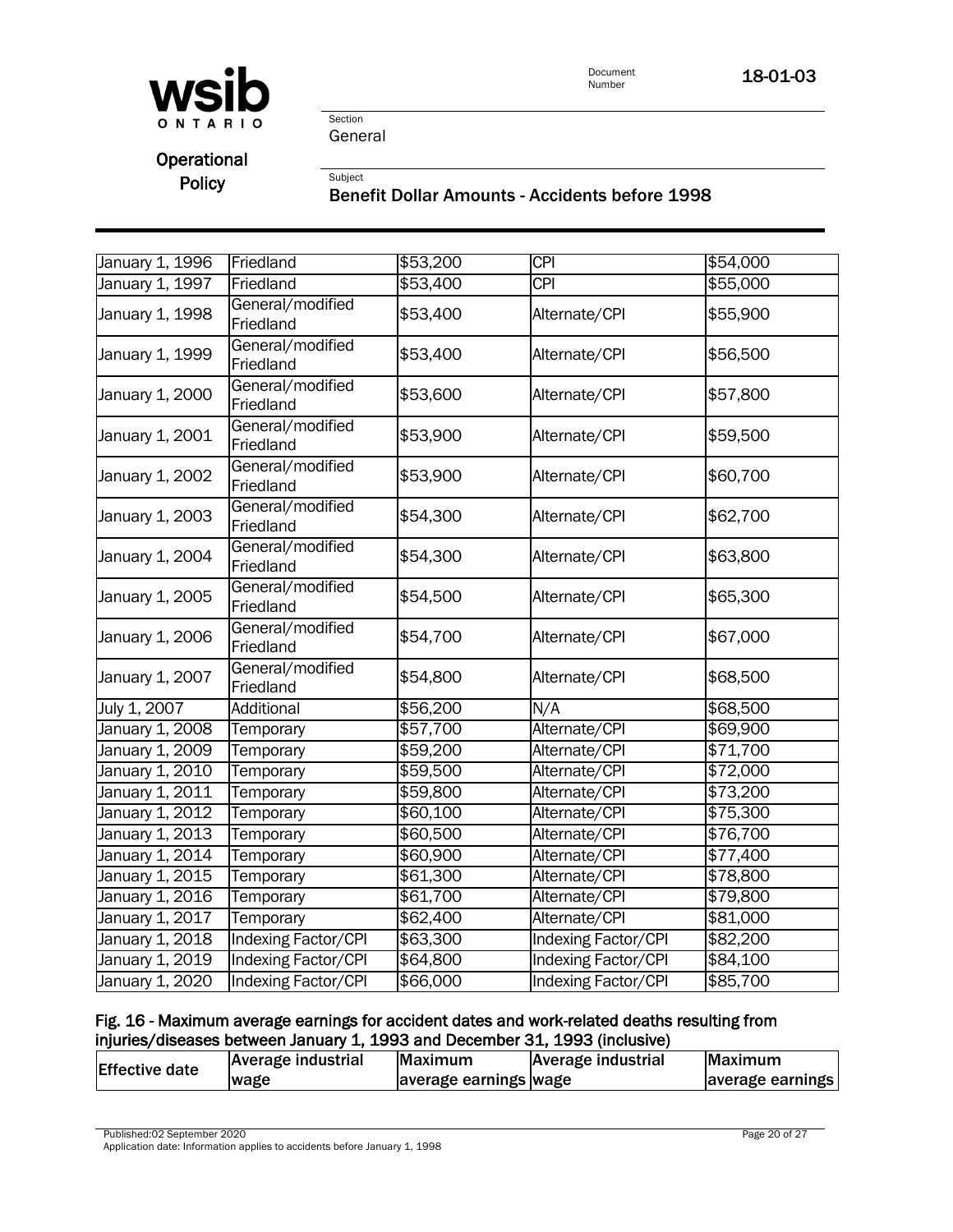

Section General

Subject

# Operational

Policy

### Benefit Dollar Amounts - Accidents before 1998

|                 |                               | (partial benefits<br>and full<br>temporary |                    | (full FEL benefit,<br>survivors'<br>periodic |
|-----------------|-------------------------------|--------------------------------------------|--------------------|----------------------------------------------|
|                 |                               | benefit)                                   |                    | payments)                                    |
| January 1, 1993 | \$29,993.61 x 175%            | \$52,500                                   | \$29,993.61 x 175% | \$52,500                                     |
| Indexing        |                               |                                            |                    |                                              |
| January 1, 1994 | <b>CPI</b>                    | \$53,500                                   | <b>CPI</b>         | \$53,500                                     |
| January 1, 1995 | Friedland                     | \$53,500                                   | <b>CPI</b>         | \$53,500                                     |
| January 1, 1996 | Friedland                     | \$54,000                                   | <b>CPI</b>         | \$54,800                                     |
| January 1, 1997 | Friedland                     | \$54,200                                   | $\overline{CPI}$   | \$55,800                                     |
| January 1, 1998 | General/modified<br>Friedland | \$54,200                                   | Alternate/CPI      | \$56,700                                     |
| January 1, 1999 | General/modified<br>Friedland | \$54,200                                   | Alternate/CPI      | \$57,300                                     |
| January 1, 2000 | General/modified<br>Friedland | \$54,400                                   | Alternate/CPI      | \$58,700                                     |
| January 1, 2001 | General/modified<br>Friedland | \$54,700                                   | Alternate/CPI      | \$60,400                                     |
| January 1, 2002 | General/modified<br>Friedland | \$54,700                                   | Alternate/CPI      | \$61,600                                     |
| January 1, 2003 | General/modified<br>Friedland | \$55,100                                   | Alternate/CPI      | \$63,600                                     |
| January 1, 2004 | General/modified<br>Friedland | \$55,100                                   | Alternate/CPI      | \$64,700                                     |
| January 1, 2005 | General/modified<br>Friedland | \$55,300                                   | Alternate/CPI      | \$66,200                                     |
| January 1, 2006 | General/modified<br>Friedland | \$55,500                                   | Alternate/CPI      | \$68,000                                     |
| January 1, 2007 | General/modified<br>Friedland | \$55,600                                   | Alternate/CPI      | \$69,500                                     |
| July 1, 2007    | Additional                    | \$57,000                                   | N/A                | \$69,500                                     |
| January 1, 2008 | Temporary                     | \$58,500                                   | Alternate/CPI      | \$70,900                                     |
| January 1, 2009 | Temporary                     | \$60,000                                   | Alternate/CPI      | \$72,700                                     |
| January 1, 2010 | Temporary                     | \$60,300                                   | Alternate/CPI      | \$73,000                                     |
| January 1, 2011 | Temporary                     | \$60,700                                   | Alternate/CPI      | \$74,200                                     |
| January 1, 2012 | Temporary                     | \$61,100                                   | Alternate/CPI      | \$76,300                                     |
| January 1, 2013 | Temporary                     | \$61,500                                   | Alternate/CPI      | \$77,700                                     |
| January 1, 2014 | Temporary                     | \$61,900                                   | Alternate/CPI      | \$78,400                                     |
| January 1, 2015 | Temporary                     | \$62,300                                   | Alternate/CPI      | \$79,900                                     |
| January 1, 2016 | Temporary                     | \$62,700                                   | Alternate/CPI      | \$80,900                                     |
| January 1, 2017 | Temporary                     | \$63,400                                   | Alternate/CPI      | \$82,100                                     |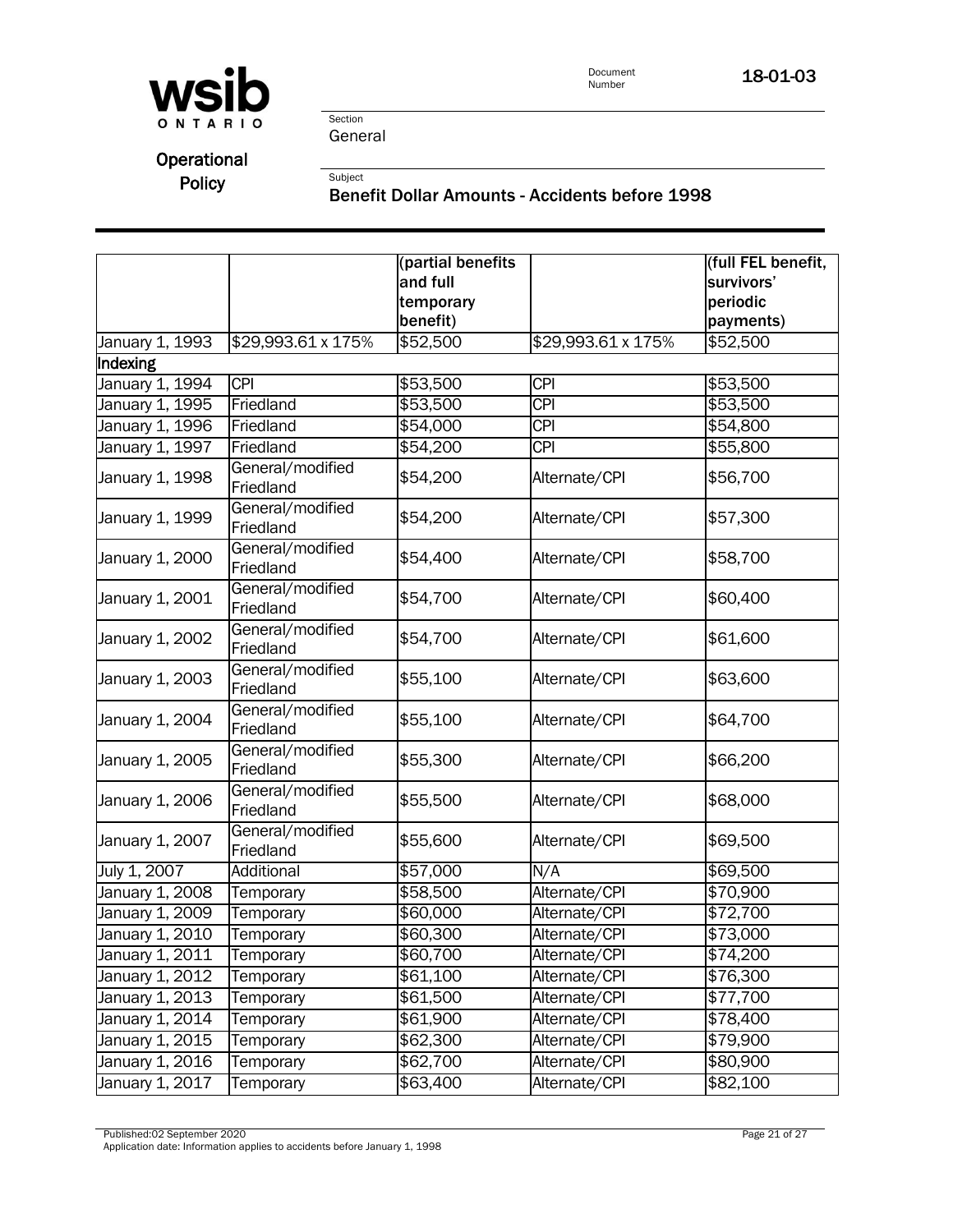

Section General

Subject

**Operational** Policy

I

#### Benefit Dollar Amounts - Accidents before 1998

|                 | January 1, 2018  Indexing Factor/CPI  | \$64,400 | Indexing Factor/CPI | \$83,300 |
|-----------------|---------------------------------------|----------|---------------------|----------|
|                 | January 1, 2019   Indexing Factor/CPI | \$65,900 | Indexing Factor/CPI | \$85,200 |
| January 1, 2020 | Indexing Factor/CPI                   | \$67,200 | Indexing Factor/CPI | \$86,800 |

#### Fig. 17 - Maximum average earnings for accident dates and work-related deaths resulting from injuries/diseases between January 1, 1994 and December 31, 1994 (inclusive)

|                       |                               | <b>Maximum</b>    |                    | <b>Maximum</b>     |
|-----------------------|-------------------------------|-------------------|--------------------|--------------------|
|                       |                               | average earnings  |                    | average earnings   |
| <b>Effective date</b> | Average industrial            | (partial benefits | Average industrial | (full FEL benefit, |
|                       | wage                          | and full          | wage               | survivors'         |
|                       |                               | temporary         |                    | periodic           |
|                       |                               | benefit)          |                    | payments)          |
| January 1, 1994       | \$30,789.84 x 175%            | \$53,900          | \$30,789.84 x 175% | \$53,900           |
| Indexing              |                               |                   |                    |                    |
| January 1, 1995       | Friedland                     | \$53,900          | <b>CPI</b>         | \$53,900           |
| January 1, 1996       | Friedland                     | \$54,400          | <b>CPI</b>         | \$55,200           |
| January 1, 1997       | Friedland                     | \$54,600          | <b>CPI</b>         | \$56,200           |
| January 1, 1998       | General/modified<br>Friedland | \$54,600          | Alternate/CPI      | \$57,100           |
| January 1, 1999       | General/modified<br>Friedland | \$54,600          | Alternate/CPI      | \$57,700           |
| January 1, 2000       | General/modified<br>Friedland | \$54,800          | Alternate/CPI      | \$59,100           |
| January 1, 2001       | General/modified<br>Friedland | \$55,100          | Alternate/CPI      | \$60,800           |
| January 1, 2002       | General/modified<br>Friedland | \$55,100          | Alternate/CPI      | \$62,000           |
| January 1, 2003       | General/modified<br>Friedland | \$55,500          | Alternate/CPI      | \$64,000           |
| January 1, 2004       | General/modified<br>Friedland | \$55,500          | Alternate/CPI      | \$65,100           |
| January 1, 2005       | General/modified<br>Friedland | \$55,700          | Alternate/CPI      | \$66,600           |
| January 1, 2006       | General/modified<br>Friedland | \$55,900          | Alternate/CPI      | \$68,400           |
| January 1, 2007       | General/modified<br>Friedland | \$56,000          | Alternate/CPI      | \$69,900           |
| July 1, 2007          | Additional                    | \$57,400          | N/A                | \$69,900           |
| January 1, 2008       | Temporary                     | \$58,900          | Alternate/CPI      | \$71,300           |
| January 1, 2009       | Temporary                     | \$60,400          | Alternate/CPI      | \$73,100           |
| January 1, 2010       | Temporary                     | \$60,800          | Alternate/CPI      | \$73,400           |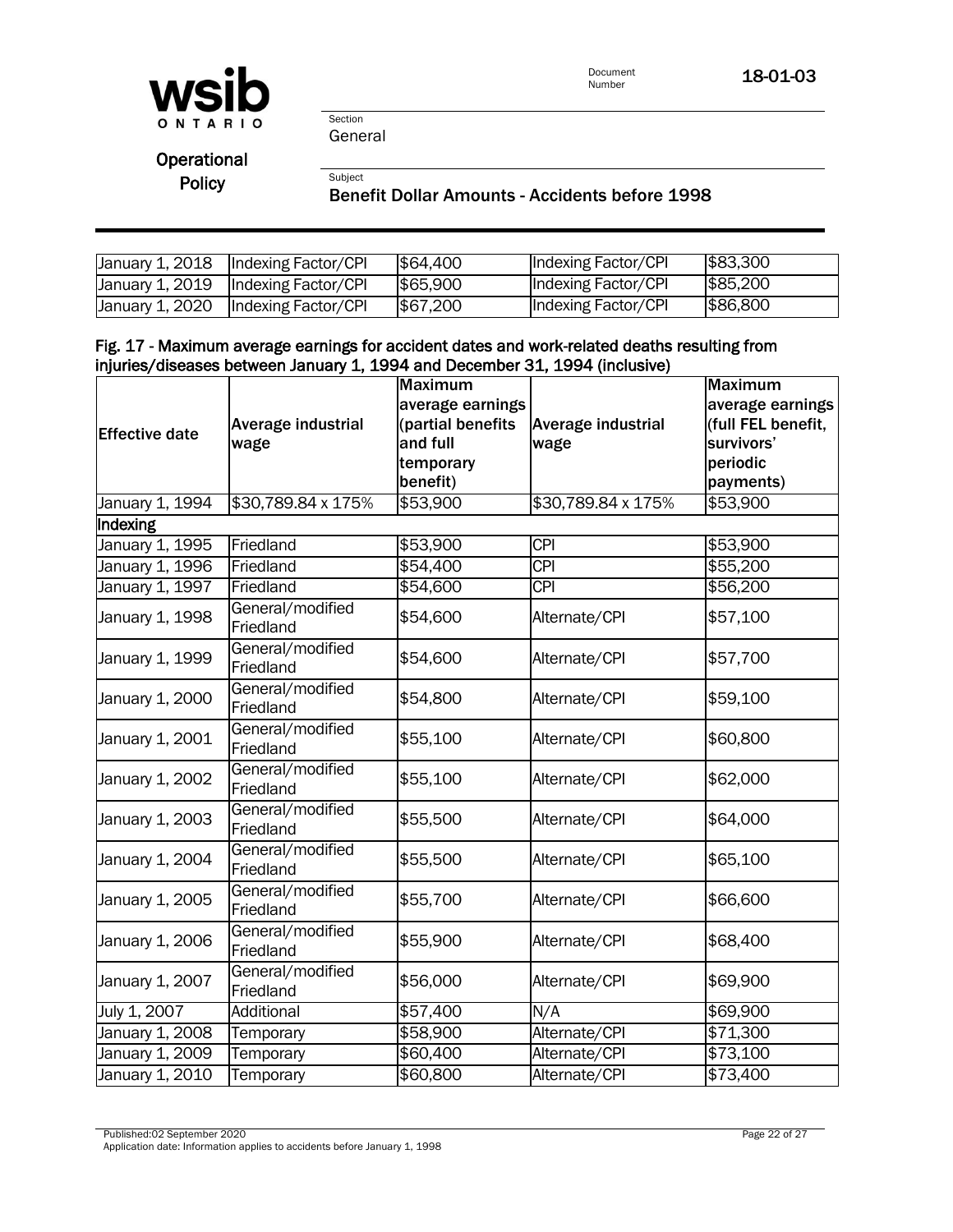

Document<br>Number 18-01-03

Section General

Subject

**Operational** Policy

#### Benefit Dollar Amounts - Accidents before 1998

| January 1, 2011              | Temporary                  | \$61,200 | Alternate/CPI       | \$74,600 |
|------------------------------|----------------------------|----------|---------------------|----------|
| January 1, 2012              | Temporary                  | \$61,600 | Alternate/CPI       | \$76,700 |
| January 1, 2013              | Temporary                  | \$62,000 | Alternate/CPI       | \$78,100 |
| January 1, 2014              | Temporary                  | \$62,400 | Alternate/CPI       | \$78,900 |
| January 1, 2015              | Temporary                  | \$62,800 | Alternate/CPI       | \$80,400 |
| January 1, 2016              | Temporary                  | \$63,200 | Alternate/CPI       | \$81,400 |
| January 1, $20\overline{17}$ | Temporary                  | \$63,900 | Alternate/CPI       | \$82,600 |
| January 1, 2018              | Indexing Factor/CPI        | \$64,900 | Indexing Factor/CPI | \$83,800 |
| January 1, 2019              | Indexing Factor/CPI        | \$66,400 | Indexing Factor/CPI | \$85,700 |
| January 1, 2020              | <b>Indexing Factor/CPI</b> | \$67,700 | Indexing Factor/CPI | \$87,300 |

#### Fig. 18 - Maximum average earnings for accident dates and work-related deaths resulting from injuries/diseases between January 1, 1995 and December 31, 1995 (inclusive)

| <b>Effective date</b> | Average industrial<br>wage    | <b>Maximum</b><br>average earnings<br>(partial benefits<br>and full<br>temporary<br>benefit) | Average industrial<br>wage | <b>Maximum</b><br>average earnings<br>(full FEL benefit,<br>survivors'<br>periodic<br>payments) |
|-----------------------|-------------------------------|----------------------------------------------------------------------------------------------|----------------------------|-------------------------------------------------------------------------------------------------|
| January 1, 1995       | \$31,656.74 x 175%            | \$55,400                                                                                     | \$31,656.74 x 175%         | \$55,400                                                                                        |
| Indexing              |                               |                                                                                              |                            |                                                                                                 |
| January 1, 1996       | Friedland                     | \$55,900                                                                                     | <b>CPI</b>                 | \$56,800                                                                                        |
| January 1, 1997       | Friedland                     | \$56,100                                                                                     | <b>CPI</b>                 | \$57,800                                                                                        |
| January 1, 1998       | General/modified<br>Friedland | \$56,100                                                                                     | Alternate/CPI              | \$58,700                                                                                        |
| January 1, 1999       | General/modified<br>Friedland | \$56,100                                                                                     | Alternate/CPI              | \$59,300                                                                                        |
| January 1, 2000       | General/modified<br>Friedland | \$56,300                                                                                     | Alternate/CPI              | \$60,700                                                                                        |
| January 1, 2001       | General/modified<br>Friedland | \$56,600                                                                                     | Alternate/CPI              | \$62,400                                                                                        |
| January 1, 2002       | General/modified<br>Friedland | \$56,600                                                                                     | Alternate/CPI              | \$63,600                                                                                        |
| January 1, 2003       | General/modified<br>Friedland | \$57,000                                                                                     | Alternate/CPI              | \$65,700                                                                                        |
| January 1, 2004       | General/modified<br>Friedland | \$57,000                                                                                     | Alternate/CPI              | \$66,800                                                                                        |
| January 1, 2005       | General/modified<br>Friedland | \$57,200                                                                                     | Alternate/CPI              | \$68,400                                                                                        |
| January 1, 2006       | General/modified<br>Friedland | \$57,400                                                                                     | Alternate/CPI              | \$70,200                                                                                        |

Published:02 September 2020 Page 23 of 27

Application date: Information applies to accidents before January 1, 1998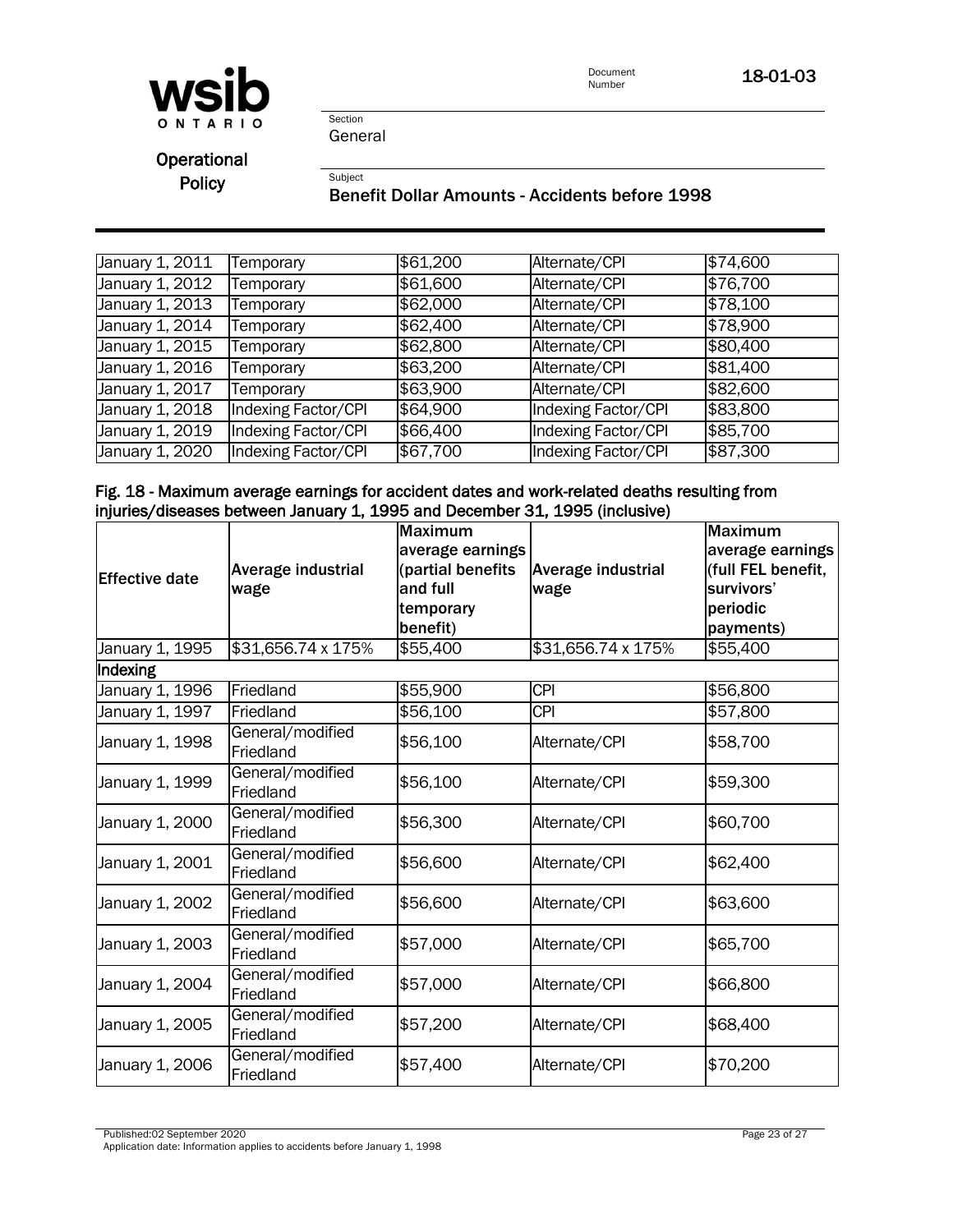

General

Section

Subject

**Operational** Policy

## Benefit Dollar Amounts - Accidents before 1998

| <b>Effective date</b> | Average industrial<br>wage    | <b>Maximum</b><br>average earnings<br>(partial benefits<br>and full<br>temporary<br>benefit) | Average industrial<br>wage | <b>Maximum</b><br>average earnings<br>(full FEL benefit,<br>survivors'<br>periodic<br>payments) |
|-----------------------|-------------------------------|----------------------------------------------------------------------------------------------|----------------------------|-------------------------------------------------------------------------------------------------|
| January 1, 2007       | General/modified<br>Friedland | \$57,500                                                                                     | Alternate/CPI              | \$71,700                                                                                        |
| July 1, 2007          | Additional                    | \$59,000                                                                                     | N/A                        | \$71,700                                                                                        |
| January 1, 2008       | Temporary                     | \$60,500                                                                                     | Alternate/CPI              | \$73,200                                                                                        |
| January 1, 2009       | Temporary                     | \$62,100                                                                                     | Alternate/CPI              | \$75,100                                                                                        |
| January 1, 2010       | Temporary                     | \$62,500                                                                                     | Alternate/CPI              | \$75,400                                                                                        |
| January 1, 2011       | Temporary                     | \$62,900                                                                                     | Alternate/CPI              | \$76,700                                                                                        |
| January 1, 2012       | Temporary                     | \$63,300                                                                                     | Alternate/CPI              | \$78,900                                                                                        |
| January 1, 2013       | Temporary                     | \$63,700                                                                                     | Alternate/CPI              | \$80,400                                                                                        |
| January 1, 2014       | Temporary                     | \$64,100                                                                                     | Alternate/CPI              | \$81,200                                                                                        |
| January 1, 2015       | Temporary                     | \$64,500                                                                                     | Alternate/CPI              | \$82,700                                                                                        |
| January 1, 2016       | Temporary                     | \$64,900                                                                                     | Alternate/CPI              | \$83,700                                                                                        |
| January 1, 2017       | Temporary                     | \$65,600                                                                                     | Alternate/CPI              | \$84,900                                                                                        |
| January 1, 2018       | Indexing Factor/CPI           | \$66,600                                                                                     | Indexing Factor/CPI        | \$86,200                                                                                        |
| January 1, 2019       | Indexing Factor/CPI           | \$68,100                                                                                     | Indexing Factor/CPI        | \$88,200                                                                                        |
| January 1, 2020       | Indexing Factor/CPI           | \$69,400                                                                                     | Indexing Factor/CPI        | \$89,900                                                                                        |

#### Fig. 19 - Maximum average earnings for accident dates and work-related deaths resulting from injuries/diseases between January 1, 1996 and December 31, 1996 (inclusive)

| <b>Effective date</b> | Average industrial<br>wage    | <b>Maximum</b><br>average earnings<br>(partial benefits<br>and full<br>temporary<br>benefit) | <b>Average industrial</b><br>wage | <b>Maximum</b><br>average earnings<br>(full FEL benefit,<br>survivors'<br>periodic<br>payments) |  |
|-----------------------|-------------------------------|----------------------------------------------------------------------------------------------|-----------------------------------|-------------------------------------------------------------------------------------------------|--|
| January 1, 1996       | \$31,771.41 x 175%            | \$55,600                                                                                     | \$31,771.41 x 175%                | \$55,600                                                                                        |  |
| Indexing              |                               |                                                                                              |                                   |                                                                                                 |  |
| January 1, 1997       | Friedland                     | \$55,800                                                                                     | <b>CPI</b>                        | \$56,600                                                                                        |  |
| January 1, 1998       | General/modified<br>Friedland | \$55,800                                                                                     | Alternate/CPI                     | \$57,500                                                                                        |  |
| January 1, 1999       | General/modified<br>Friedland | \$55,800                                                                                     | Alternate/CPI                     | \$58,100                                                                                        |  |
| January 1, 2000       | General/modified<br>Friedland | \$56,000                                                                                     | Alternate/CPI                     | \$59,500                                                                                        |  |

Published:02 September 2020 Page 24 of 27 Application date: Information applies to accidents before January 1, 1998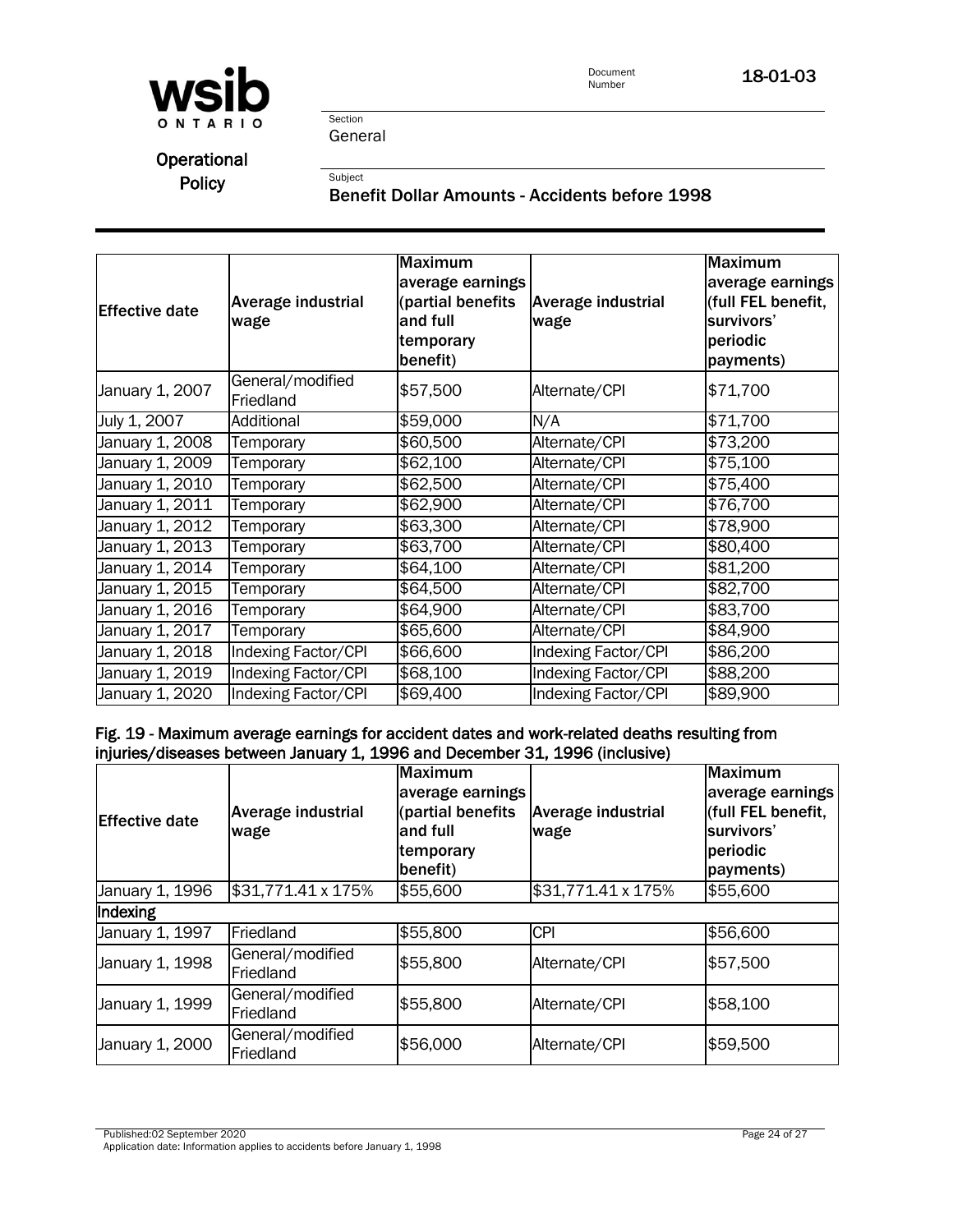

18-01-03

Section General

Subject

**Operational** Policy

## Benefit Dollar Amounts - Accidents before 1998

| January 1, 2001 | General/modified<br>Friedland | \$56,300 | Alternate/CPI              | \$61,200         |
|-----------------|-------------------------------|----------|----------------------------|------------------|
| January 1, 2002 | General/modified<br>Friedland | \$56,300 | Alternate/CPI              | \$62,400         |
| January 1, 2003 | General/modified<br>Friedland | \$56,700 | Alternate/CPI              | \$64,400         |
| January 1, 2004 | General/modified<br>Friedland | \$56,700 | Alternate/CPI              | \$65,500         |
| January 1, 2005 | General/modified<br>Friedland | \$56,900 | Alternate/CPI              | \$67,100         |
| January 1, 2006 | General/modified<br>Friedland | \$57,100 | Alternate/CPI              | \$68,900         |
| January 1, 2007 | General/modified<br>Friedland | \$57,200 | Alternate/CPI              | \$70,400         |
| July 1, 2007    | Additional                    | \$58,700 | N/A                        | \$70,400         |
| January 1, 2008 | Temporary                     | \$60,200 | Alternate/CPI              | \$71,900         |
| January 1, 2009 | Temporary                     | \$61,800 | Alternate/CPI              | \$73,700         |
| January 1, 2010 | Temporary                     | \$62,200 | Alternate/CPI              | $\sqrt{$74,000}$ |
| January 1, 2011 | Temporary                     | \$62,600 | Alternate/CPI              | \$75,200         |
| January 1, 2012 | Temporary                     | \$63,000 | Alternate/CPI              | \$77,400         |
| January 1, 2013 | Temporary                     | \$63,400 | Alternate/CPI              | \$78,800         |
| January 1, 2014 | Temporary                     | \$63,800 | Alternate/CPI              | \$79,600         |
| January 1, 2015 | Temporary                     | \$64,200 | Alternate/CPI              | \$81,100         |
| January 1, 2016 | Temporary                     | \$64,600 | Alternate/CPI              | \$82,100         |
| January 1, 2017 | Temporary                     | \$65,300 | Alternate/CPI              | \$83,300         |
| January 1, 2018 | Indexing Factor/CPI           | \$66,300 | <b>Indexing Factor/CPI</b> | \$84,500         |
|                 |                               |          |                            |                  |
| January 1, 2019 | <b>Indexing Factor/CPI</b>    | \$67,800 | <b>Indexing Factor/CPI</b> | \$86,400         |

# Fig. 20 - Maximum average earnings for accident dates and work-related deaths resulting from injuries/diseases between January 1, 1997 and December 31, 1997 (inclusive)

| <b>Effective date</b> | <b>Average industrial</b><br>wage | <b>Maximum</b><br>average earnings<br>(partial benefits<br>and full<br>temporary<br>benefit) | <b>Average industrial</b><br>wage | <b>Maximum</b><br>average earnings<br>(full FEL benefit,<br>survivors'<br>periodic<br>payments) |
|-----------------------|-----------------------------------|----------------------------------------------------------------------------------------------|-----------------------------------|-------------------------------------------------------------------------------------------------|
| January 1, 1997       | \$32,070.46 x 175%                | \$56,100                                                                                     | \$32,070.46 x 175%                | \$56,100                                                                                        |
| Indexing              |                                   |                                                                                              |                                   |                                                                                                 |
| January 1, 1998       | General/modified<br>Friedland     | \$56,100                                                                                     | Alternate/CPI                     | \$57,000                                                                                        |

Published:02 September 2020 Page 25 of 27

Application date: Information applies to accidents before January 1, 1998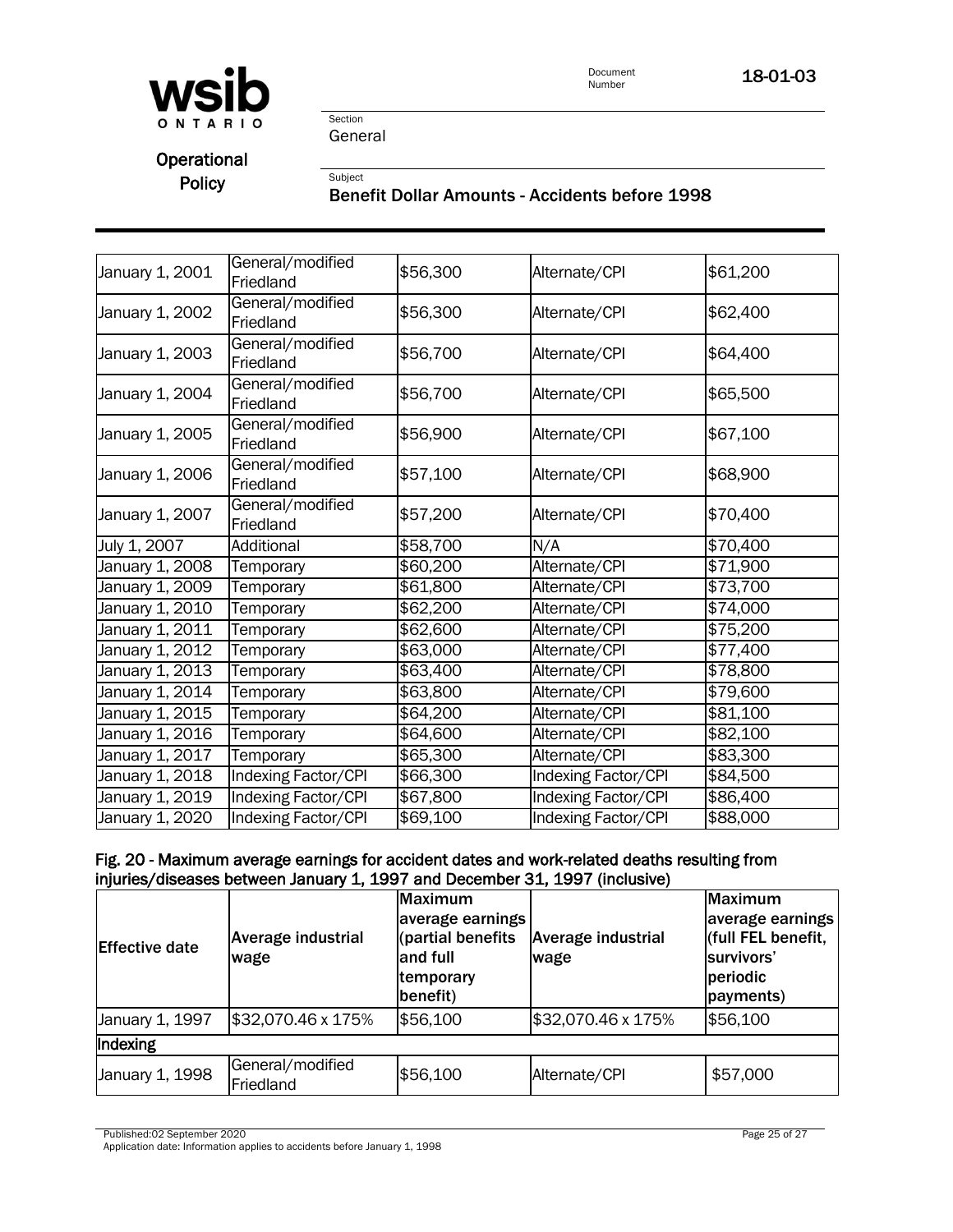

18-01-03

Section General

Subject

Operational Policy

## Benefit Dollar Amounts - Accidents before 1998

| January 1, 1999 | General/modified<br>Friedland | \$56,100 | Alternate/CPI              | \$57,600 |
|-----------------|-------------------------------|----------|----------------------------|----------|
| January 1, 2000 | General/modified<br>Friedland | \$56,300 | Alternate/CPI              | \$59,000 |
| January 1, 2001 | General/modified<br>Friedland | \$56,600 | Alternate/CPI              | \$60,700 |
| January 1, 2002 | General/modified<br>Friedland | \$56,600 | Alternate/CPI              | \$61,900 |
| January 1, 2003 | General/modified<br>Friedland | \$57,000 | Alternate/CPI              | \$63,900 |
| January 1, 2004 | General/modified<br>Friedland | \$57,000 | Alternate/CPI              | \$65,000 |
| January 1, 2005 | General/modified<br>Friedland | \$57,200 | Alternate/CPI              | \$66,500 |
| January 1, 2006 | General/modified<br>Friedland | \$57,400 | Alternate/CPI              | \$68,300 |
| January 1, 2007 | General/modified<br>Friedland | \$57,500 | Alternate/CPI              | \$69,800 |
| July 1, 2007    | <b>Additional</b>             | \$59,000 | N/A                        | \$69,800 |
| January 1, 2008 | Temporary                     | \$60,500 | Alternate/CPI              | \$71,200 |
| January 1, 2009 | Temporary                     | \$62,100 | Alternate/CPI              | \$73,000 |
| January 1, 2010 | Temporary                     | \$62,500 | Alternate/CPI              | \$73,300 |
| January 1, 2011 | Temporary                     | \$62,900 | Alternate/CPI              | \$74,500 |
| January 1, 2012 | Temporary                     | \$63,300 | Alternate/CPI              | \$76,600 |
| January 1, 2013 | Temporary                     | \$63,700 | Alternate/CPI              | \$78,000 |
| January 1, 2014 | Temporary                     | \$64,100 | Alternate/CPI              | \$78,800 |
| January 1, 2015 | Temporary                     | \$64,500 | Alternate/CPI              | \$80,300 |
| January 1, 2016 | Temporary                     | \$64,900 | Alternate/CPI              | \$81,300 |
| January 1, 2017 | Temporary                     | \$65,600 | Alternate/CPI              | \$82,500 |
| January 1, 2018 | <b>Indexing Factor/CPI</b>    | \$66,600 | Indexing Factor/CPI        | \$83,700 |
| January 1, 2019 | <b>Indexing Factor/CPI</b>    | \$68,100 | <b>Indexing Factor/CPI</b> | \$85,600 |
| January 1, 2020 | <b>Indexing Factor/CPI</b>    | \$69,400 | Indexing Factor/CPI        | \$87,200 |

# Fig. 21 - Factors

| <b>Effective date</b> | Percentage adjustment | Percentage adjustment |
|-----------------------|-----------------------|-----------------------|
| January 1, 1986       | 1.7% Legislated       | 1.7% Legislated       |
| January 1, 1987       | 4.4% CPI              | 4.4% CPI              |
| January 1, 1988       | 4.3% CPI              | 4.3% CPI              |
| January 1, 1989       | 4.2% CPI              | 4.2% CPI              |
| January 1, 1990       | 5.1% CPI              | 5.1% CPI              |
| January 1, 1991       | 4.8% CPI              | 4.8% CPI              |